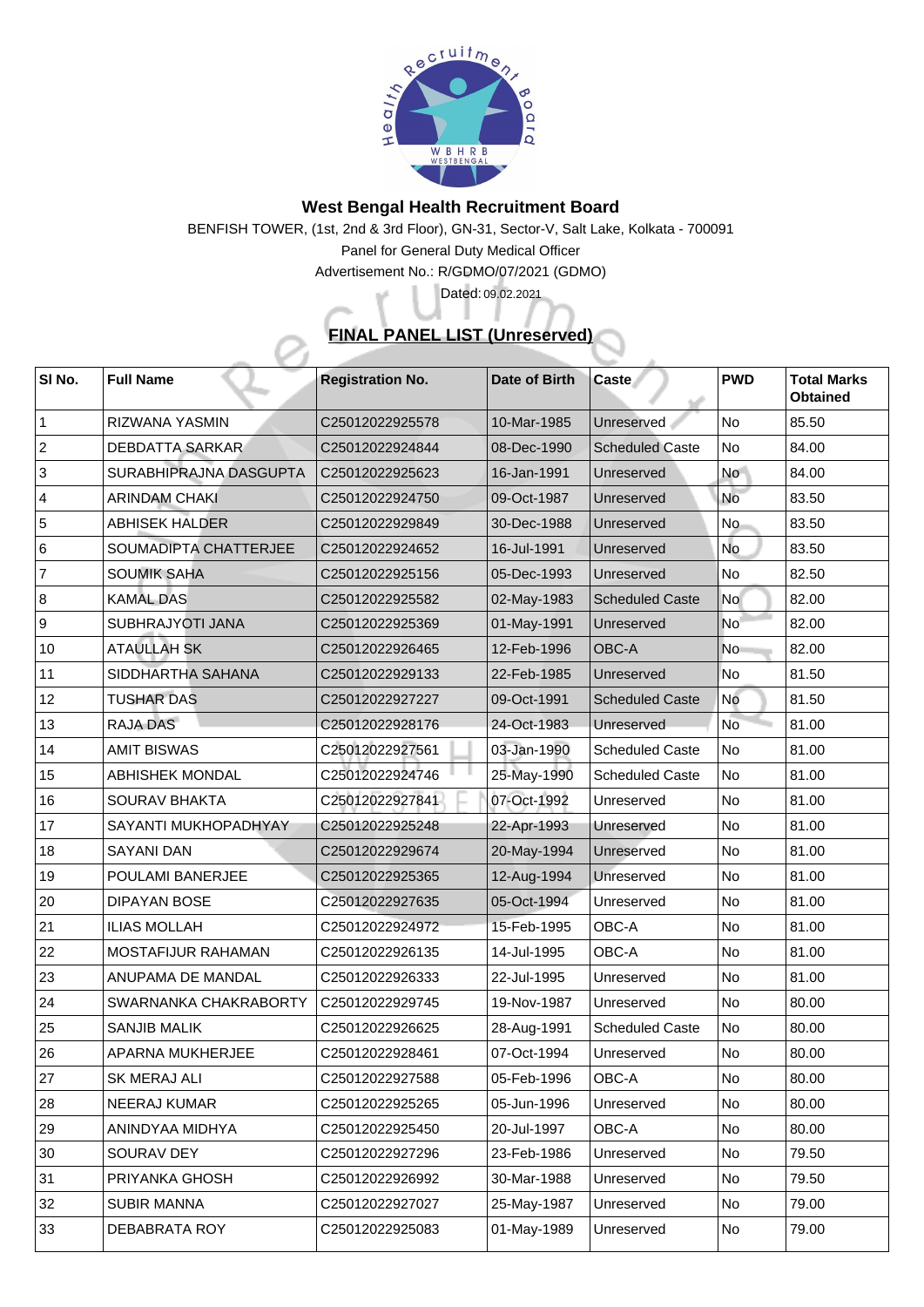| 34 | <b>SHUBHAYU SAMPATH PAUL</b>             | C25012022925027             | 10-Mar-1993 | Unreserved                        | <b>No</b>       | 79.00 |
|----|------------------------------------------|-----------------------------|-------------|-----------------------------------|-----------------|-------|
| 35 | <b>SOUMITRA SARKAR</b>                   | C25012022925875             | 15-Nov-1993 | <b>Scheduled Caste</b>            | <b>No</b>       | 79.00 |
| 36 | <b>UMOR ALI</b>                          | C25012022927714             | 10-May-1995 | Unreserved                        | <b>No</b>       | 79.00 |
| 37 | <b>SRIJAN RAY</b>                        | C25012022926669             | 03-Oct-1995 | Unreserved                        | <b>No</b>       | 79.00 |
| 38 | <b>MANODIP MANDAL</b>                    | C25012022928837             | 20-Oct-1995 | Unreserved                        | N <sub>o</sub>  | 79.00 |
| 39 | <b>ANISUR RAHAMAN</b>                    | C25012022928404             | 12-Mar-1996 | <b>OBC-A</b>                      | <b>No</b>       | 79.00 |
| 40 | NILADRI SEKHAR ACHARYYA                  | C25012022927130             | 27-Mar-1996 | Unreserved                        | <b>No</b>       | 79.00 |
| 41 | <b>INDRAYUDH</b><br><b>BANDYOPADHYAY</b> | C25012022924642             | 12-Jul-1996 | Unreserved                        | <b>No</b>       | 79.00 |
| 42 | <b>PARTHA PRATIM DAS</b>                 | C25012022927148             | 09-Mar-1987 | Unreserved                        | N <sub>o</sub>  | 78.50 |
| 43 | <b>SONGHITA SAHA</b>                     | C25012022925686             | 01-Jan-1993 | <b>Scheduled Caste</b>            | No              | 78.50 |
| 44 | PRIYANKA SARKAR                          | C25012022925378             | 27-Apr-1993 | $\mathsf{IOBC}\text{-}\mathsf{B}$ | <b>No</b>       | 78.50 |
| 45 | <b>CHITTARANJAN MONDAL</b>               | C25012022925933             | 02-Nov-1987 | Unreserved                        | N <sub>o</sub>  | 78.00 |
| 46 | <b>SOURAV RAY</b>                        | C25012022925294             | 22-Feb-1992 | <b>Scheduled Caste</b>            | No              | 78.00 |
| 47 | <b>SURJYANKAR SAHA</b>                   | C25012022924690             | 29-Nov-1993 | Unreserved                        | N <sub>o</sub>  | 78.00 |
| 48 | <b>SANSHAPTAK GHOSH</b>                  | C25012022928952             | 23-Dec-1993 | Unreserved                        | N <sub>o</sub>  | 78.00 |
| 49 | <b>RIKDEV PALODHY</b>                    | C25012022926789             | 13-Apr-1994 | Unreserved                        | N <sub>o</sub>  | 78.00 |
| 50 | <b>SHUKLIMA SENGUPTA</b>                 | C25012022926772             | 27-Aug-1995 | Unreserved                        | <b>No</b>       | 78.00 |
| 51 | <b>AVIJIT GHOSH</b>                      | C25012022927944             | 25-May-1996 | OBC-B                             | No              | 78.00 |
| 52 | <b>AMRITA BHATTACHARYYA</b>              | C25012022927400             | 27-Apr-1989 | Unreserved                        | N <sub>o</sub>  | 77.50 |
| 53 | <b>SATRAJIT GHOSAL</b>                   | C25012022925463             | 10-Jan-1991 | Unreserved                        | <b>No</b>       | 77.50 |
| 54 | <b>SUBHRAJIT DAS</b>                     | C25012022925649             | 12-Sep-1991 | <b>Scheduled Caste</b>            | N <sub>o</sub>  | 77.50 |
| 55 | <b>TIYASA MONDAL</b>                     | C25012022925043             | 06-Nov-1992 | Unreserved                        | No l            | 77.50 |
| 56 | <b>SAYAK GHOSH</b>                       | C25012022926922             | 06-Nov-1994 | Unreserved                        | No <sup>1</sup> | 77.50 |
| 57 | <b>MADHUPARNA PRAMANIK</b>               | C25012022927833             | 04-May-1995 | Unreserved                        | No              | 77.50 |
| 58 | <b>SUDESHNA DAS ADHIKARI</b>             | C25012022928080             | 23-Apr-1985 | Unreserved                        | No              | 77.00 |
| 59 | <b>DEBIKA CHATTERJEE</b>                 | C25012022928814             | 31-Oct-1988 | Unreserved                        | N <sub>o</sub>  | 77.00 |
| 60 | <b>SUBHAJIT PAUL</b>                     | C25012022924843             | 25-Oct-1989 | Unreserved                        | No              | 77.00 |
| 61 | ANIRBAN BANDYOPADHYAY                    | C <sub>25012022927333</sub> | 13-Aug-1992 | Unreserved                        | No              | 77.00 |
| 62 | <b>DEBAPRIYA GHOSH</b>                   | C25012022925697             | 15-Apr-1993 | Unreserved                        | N <sub>o</sub>  | 77.00 |
| 63 | <b>SARFUDDIN MOLLAH</b>                  | C25012022929394             | 17-May-1993 | <b>OBC-A</b>                      | N <sub>o</sub>  | 77.00 |
| 64 | <b>IMRANA SULTANA</b>                    | C25012022924772             | 01-Aug-1993 | Unreserved                        | N <sub>o</sub>  | 77.00 |
| 65 | <b>GOBINDA BANERJEE</b>                  | C25012022926153             | 14-May-1994 | Unreserved                        | No              | 77.00 |
| 66 | <b>SUBHADEEP PAL</b>                     | C25012022926077             | 01-Sep-1994 | Unreserved                        | N <sub>o</sub>  | 77.00 |
| 67 | <b>SHAMIM ROUSHAN</b>                    | C25012022929024             | 04-Sep-1994 | <b>OBC-A</b>                      | N <sub>o</sub>  | 77.00 |
| 68 | <b>SK MD NAJMI ALAM</b>                  | C25012022926321             | 16-Mar-1995 | Unreserved                        | N <sub>o</sub>  | 77.00 |
| 69 | HIMADRI NANDAN HALDER                    | C25012022927862             | 12-May-1995 | Unreserved                        | N <sub>o</sub>  | 77.00 |
| 70 | <b>PRITAM BOSE</b>                       | C25012022924981             | 30-Jun-1995 | Unreserved                        | N <sub>o</sub>  | 77.00 |
| 71 | <b>TUHIN IBRAHIM KHAN</b>                | C25012022926642             | 24-Jun-1994 | <b>OBC-B</b>                      | N <sub>o</sub>  | 76.50 |
| 72 | <b>MANISHA MONDAL</b>                    | C25012022928779             | 08-Mar-1995 | Unreserved                        | N <sub>o</sub>  | 76.50 |
| 73 | <b>HASIBUR RAHAMAN MIDDYA</b>            | C25012022927581             | 08-Oct-1995 | <b>OBC-A</b>                      | N <sub>o</sub>  | 76.50 |
| 74 | <b>ARIJIT BANERJEE</b>                   | C25012022925117             | 26-Apr-1996 | Unreserved                        | No              | 76.50 |
| 75 | <b>SAMBHU PASMAN</b>                     | C25012022926028             | 15-Mar-1988 | <b>Scheduled Caste</b>            | No              | 76.00 |
| 76 | <b>SAYAN MONDAL</b>                      | C25012022925098             | 26-Feb-1993 | Unreserved                        | No              | 76.00 |
| 77 | <b>FARUK AHAMED</b>                      | C25012022927449             | 10-Dec-1993 | <b>OBC-A</b>                      | No              | 76.00 |
| 78 | <b>HUSNE TABASSUM</b>                    | C25012022929419             | 04-Apr-1994 | Unreserved                        | N <sub>o</sub>  | 76.00 |
| 79 | <b>POULAMI BIJOYPURI</b>                 | C25012022926584             | 09-Apr-1994 | Unreserved                        | No              | 76.00 |
| 80 | <b>MAINUDDIN AHMED</b>                   | C25012022924982             | 08-Aug-1994 | Unreserved                        | No              | 76.00 |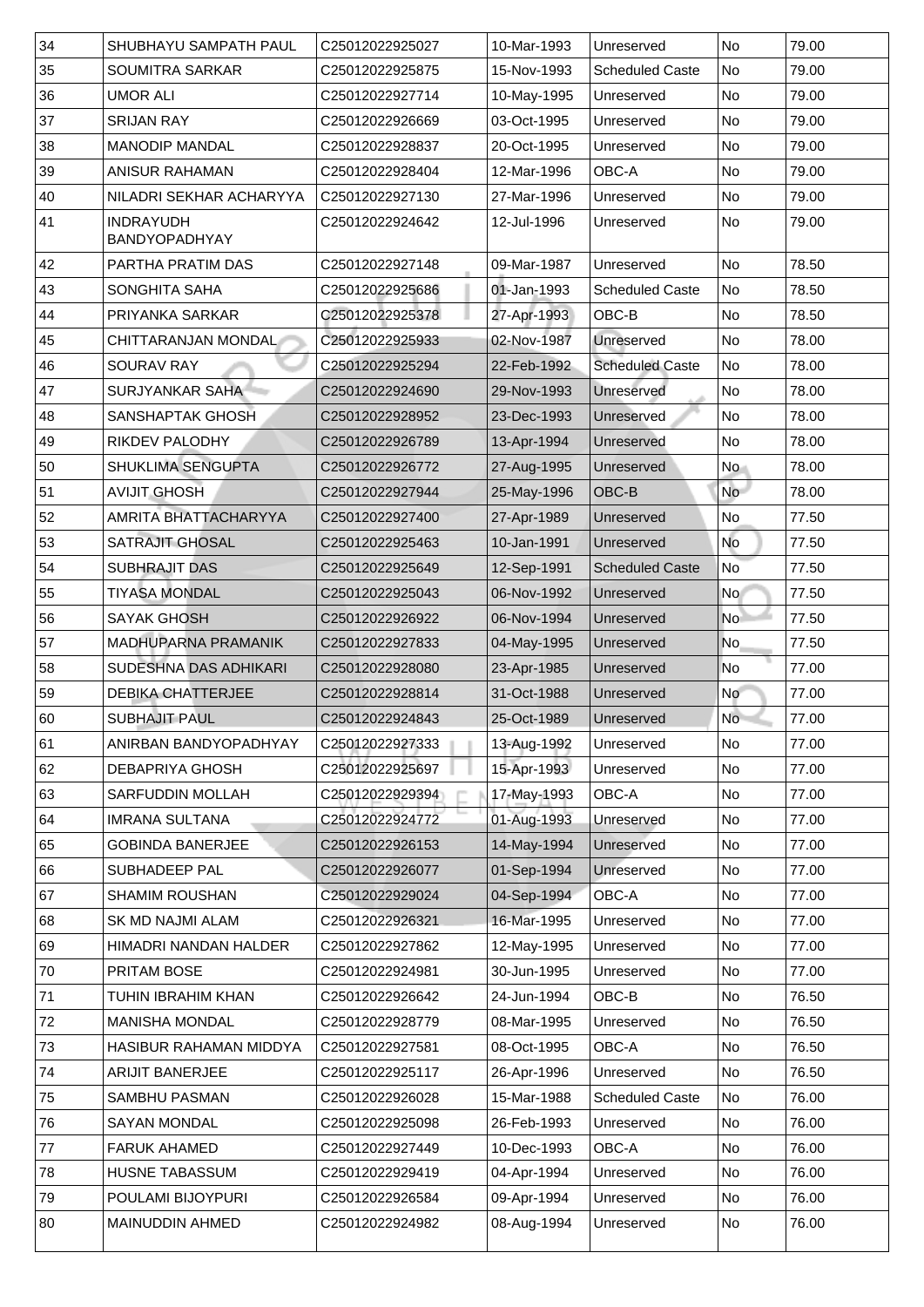| 82<br><b>RUDRA CHAKRABORTY</b><br>07-Oct-1994<br>76.00<br>C25012022928995<br>No<br>Unreserved<br>83<br>No<br><b>SAHANA KHAN</b><br>C25012022926875<br>20-Jul-1996<br>76.00<br>Unreserved<br>84<br><b>SHAFAQUE HUSSAIN</b><br>04-Oct-1992<br><b>No</b><br>75.50<br>C25012022926247<br>Unreserved<br>85<br><b>RAHUL BAGCHI</b><br>C25012022926298<br>14-Nov-1992<br>No<br>75.50<br>Unreserved<br>86<br><b>SYED IMRAN HOSSAIN</b><br>No<br>75.50<br>C25012022924742<br>27-Jun-1993<br>Unreserved<br>87<br><b>RUMA BAIDYA</b><br><b>Scheduled Caste</b><br>No<br>C25012022926610<br>20-Jun-1994<br>75.50<br>88<br><b>JAYANTA DEB</b><br>C25012022929598<br>07-Oct-1994<br>No<br>Unreserved<br>75.50<br>89<br><b>No</b><br><b>RAKTIM KAR</b><br>C25012022925452<br>12-Jun-1995<br>75.50<br>Unreserved<br>90<br><b>SATYAKI BASU</b><br>C25012022927010<br>No<br>23-Jan-1979<br>75.00<br>Unreserved<br>91<br>04-Aug-1986<br>SOUMYA SHANKHA GHANTI<br>C25012022927313<br><b>No</b><br>75.00<br>Unreserved<br>92<br>C25012022925334<br>15-Jan-1988<br>DIP KUMAR CHOWDHURY<br>75.00<br>No<br>Unreserved<br>93<br>05-Feb-1988<br><b>PINTU KUMAR</b><br>C25012022925243<br><b>Unreserved</b><br>No<br>75.00<br>94<br><b>MAINAK PAL</b><br>No<br>75.00<br>20-Aug-1990<br>C25012022925833<br>Unreserved<br>95<br>No<br><b>ASMITA JANA</b><br>C25012022925654<br>28-Mar-1991<br>75.00<br>Unreserved<br>96<br><b>OLIVIA MUKHOPADHYAY</b><br>29-Jul-1991<br>Unreserved<br>75.00<br>C25012022927246<br><b>No</b><br>97<br><b>SUMAN ROY</b><br>15-Mar-1993<br>75.00<br>C25012022927033<br>Unreserved<br>No<br>98<br><b>OBC-A</b><br><b>No</b><br><b>NAJMA SULTANA</b><br>C25012022927716<br>20-Mar-1993<br>75.00<br>99<br><b>No</b><br>PARTHIB MUKHOPADHYAY<br>23-Oct-1993<br>C25012022927259<br>Unreserved<br>75.00<br>100<br>Unreserved<br>ABHISHEK BHATTACHARYA<br>27-Jul-1994<br>No<br>75.00<br>C25012022925712<br>No<br>OBC-B<br>101<br><b>BISWAJIT MANNA</b><br>12-Sep-1994<br>C25012022924795<br>75.00<br><b>ARNAB SAMANTA</b><br>102<br>C25012022925018<br>22-Sep-1994<br>No<br>75.00<br>Unreserved<br>OBC-B<br>103<br><b>PALLAVI DEY</b><br>21-Jan-1995 <br>C25012022928269<br><b>No</b><br>75.00<br>104<br><b>SAYAN MUKHERJEE</b><br>24-Apr-1996<br>75.00<br>C25012022926182<br>Unreserved<br>No<br>105<br><b>SHABNAM SULTANA</b><br><b>OBC-A</b><br>C25012022928830<br>30-Apr-1996<br>75.00<br>N <sub>o</sub><br><b>SANBARTO PAL</b><br>OBC-B<br>No<br>106<br>29-Jul-1996<br>75.00<br>C25012022927740<br>107<br><b>SRINATH SAMANTA</b><br>Unreserved<br>No<br>74.50<br>C25012022928707<br>29-Jan-1980 <br><b>No</b><br>108<br><b>SOUVIK NANDY</b><br>C25012022926950<br>Unreserved<br>74.50<br>03-Feb-1984<br>109<br>21-Aug-1985<br><b>KAUSHIK ROY</b><br>No<br>74.50<br>C25012022928484<br>Unreserved<br>05-Mar-1986<br>110<br><b>GYAN PRAKASH</b><br>C25012022927723<br><b>No</b><br>74.50<br>Unreserved<br>12-Sep-1989<br>111<br><b>SAHINA FIRDOUSI</b><br>C25012022926382<br><b>OBC-A</b><br>No<br>74.50<br>112<br><b>SUVAM TARAFDAR</b><br>16-Sep-1990<br><b>Scheduled Caste</b><br>No<br>C25012022926371<br>74.50<br>113<br><b>AMLAN BHATTACHARJEE</b><br>14-Jul-1991<br><b>No</b><br>74.50<br>C25012022925569<br>Unreserved<br>114<br><b>No</b><br><b>BARUN HALDAR</b><br>C25012022925267<br>12-Feb-1993<br>74.50<br><b>Unreserved</b><br>115<br>24-Mar-1993<br><b>SAPTARSHI SASTRI</b><br>C25012022925220<br>No<br>74.50<br>Unreserved<br>116<br><b>ABHISHEK BOSE</b><br><b>Scheduled Caste</b><br>No<br>C25012022925559<br>27-May-1995<br>74.50<br>117<br>OBC-A<br>No<br><b>RAKHIBUL SHAIKH</b><br>C25012022926094<br>18-Oct-1995<br>74.50<br>118<br>04-Apr-1988<br>No<br>74.00<br><b>ABHIJIT CHAKRABORTY</b><br>C25012022929209<br>Unreserved<br>119<br><b>SUJAY MANDAL</b><br>26-May-1989<br><b>Scheduled Caste</b><br>No<br>74.00<br>C25012022925657<br>120<br><b>SUBHRADE</b><br>24-Mar-1993<br><b>No</b><br>74.00<br>C25012022925525<br>Unreserved<br>121<br><b>SOURAV GHOSH</b><br>No<br>C25012022928407<br>06-Apr-1993<br>74.00<br>Unreserved<br><b>POULAMI SAHA</b><br>C25012022928680<br>22-Nov-1993<br>122<br>74.00<br>No<br>Unreserved<br>123<br><b>INDRANI</b><br>No<br>06-Dec-1993<br>74.00<br>C25012022925885<br>Unreserved<br>124<br><b>DEBARATI BARDHAN</b><br>Unreserved<br>No<br>74.00<br>C25012022924882<br>08-May-1994<br>125<br>74.00<br><b>SHAHID</b><br>01-Jul-1994<br>No<br>C25012022928926<br>Unreserved<br>126<br>OBC-B<br>74.00<br><b>SOUMEN PAL</b><br>17-Aug-1994<br>No<br>C25012022925737<br>127<br>OBC-A<br><b>No</b><br>74.00<br><b>MD WASIM AKTAR</b><br>10-Oct-1994<br>C25012022928736<br><b>ANJAN MANDAL</b><br><b>Scheduled Caste</b><br>74.00<br>128<br>C25012022926029<br>17-Jan-1995<br>No | 81 | <b>SUBHADIP SEN</b> | C25012022929740 | 03-Sep-1994 | Unreserved | <b>No</b> | 76.00 |
|------------------------------------------------------------------------------------------------------------------------------------------------------------------------------------------------------------------------------------------------------------------------------------------------------------------------------------------------------------------------------------------------------------------------------------------------------------------------------------------------------------------------------------------------------------------------------------------------------------------------------------------------------------------------------------------------------------------------------------------------------------------------------------------------------------------------------------------------------------------------------------------------------------------------------------------------------------------------------------------------------------------------------------------------------------------------------------------------------------------------------------------------------------------------------------------------------------------------------------------------------------------------------------------------------------------------------------------------------------------------------------------------------------------------------------------------------------------------------------------------------------------------------------------------------------------------------------------------------------------------------------------------------------------------------------------------------------------------------------------------------------------------------------------------------------------------------------------------------------------------------------------------------------------------------------------------------------------------------------------------------------------------------------------------------------------------------------------------------------------------------------------------------------------------------------------------------------------------------------------------------------------------------------------------------------------------------------------------------------------------------------------------------------------------------------------------------------------------------------------------------------------------------------------------------------------------------------------------------------------------------------------------------------------------------------------------------------------------------------------------------------------------------------------------------------------------------------------------------------------------------------------------------------------------------------------------------------------------------------------------------------------------------------------------------------------------------------------------------------------------------------------------------------------------------------------------------------------------------------------------------------------------------------------------------------------------------------------------------------------------------------------------------------------------------------------------------------------------------------------------------------------------------------------------------------------------------------------------------------------------------------------------------------------------------------------------------------------------------------------------------------------------------------------------------------------------------------------------------------------------------------------------------------------------------------------------------------------------------------------------------------------------------------------------------------------------------------------------------------------------------------------------------------------------------------------------------------------------------------------------------------------------------------------------------------------------------------------------------------------------------------------------------------------------------------------------------------------------------------------------------------------------------------------------------------------------------------------------------------------------------------------------------------------------------------------------------------------------------------|----|---------------------|-----------------|-------------|------------|-----------|-------|
|                                                                                                                                                                                                                                                                                                                                                                                                                                                                                                                                                                                                                                                                                                                                                                                                                                                                                                                                                                                                                                                                                                                                                                                                                                                                                                                                                                                                                                                                                                                                                                                                                                                                                                                                                                                                                                                                                                                                                                                                                                                                                                                                                                                                                                                                                                                                                                                                                                                                                                                                                                                                                                                                                                                                                                                                                                                                                                                                                                                                                                                                                                                                                                                                                                                                                                                                                                                                                                                                                                                                                                                                                                                                                                                                                                                                                                                                                                                                                                                                                                                                                                                                                                                                                                                                                                                                                                                                                                                                                                                                                                                                                                                                                                                                    |    |                     |                 |             |            |           |       |
|                                                                                                                                                                                                                                                                                                                                                                                                                                                                                                                                                                                                                                                                                                                                                                                                                                                                                                                                                                                                                                                                                                                                                                                                                                                                                                                                                                                                                                                                                                                                                                                                                                                                                                                                                                                                                                                                                                                                                                                                                                                                                                                                                                                                                                                                                                                                                                                                                                                                                                                                                                                                                                                                                                                                                                                                                                                                                                                                                                                                                                                                                                                                                                                                                                                                                                                                                                                                                                                                                                                                                                                                                                                                                                                                                                                                                                                                                                                                                                                                                                                                                                                                                                                                                                                                                                                                                                                                                                                                                                                                                                                                                                                                                                                                    |    |                     |                 |             |            |           |       |
|                                                                                                                                                                                                                                                                                                                                                                                                                                                                                                                                                                                                                                                                                                                                                                                                                                                                                                                                                                                                                                                                                                                                                                                                                                                                                                                                                                                                                                                                                                                                                                                                                                                                                                                                                                                                                                                                                                                                                                                                                                                                                                                                                                                                                                                                                                                                                                                                                                                                                                                                                                                                                                                                                                                                                                                                                                                                                                                                                                                                                                                                                                                                                                                                                                                                                                                                                                                                                                                                                                                                                                                                                                                                                                                                                                                                                                                                                                                                                                                                                                                                                                                                                                                                                                                                                                                                                                                                                                                                                                                                                                                                                                                                                                                                    |    |                     |                 |             |            |           |       |
|                                                                                                                                                                                                                                                                                                                                                                                                                                                                                                                                                                                                                                                                                                                                                                                                                                                                                                                                                                                                                                                                                                                                                                                                                                                                                                                                                                                                                                                                                                                                                                                                                                                                                                                                                                                                                                                                                                                                                                                                                                                                                                                                                                                                                                                                                                                                                                                                                                                                                                                                                                                                                                                                                                                                                                                                                                                                                                                                                                                                                                                                                                                                                                                                                                                                                                                                                                                                                                                                                                                                                                                                                                                                                                                                                                                                                                                                                                                                                                                                                                                                                                                                                                                                                                                                                                                                                                                                                                                                                                                                                                                                                                                                                                                                    |    |                     |                 |             |            |           |       |
|                                                                                                                                                                                                                                                                                                                                                                                                                                                                                                                                                                                                                                                                                                                                                                                                                                                                                                                                                                                                                                                                                                                                                                                                                                                                                                                                                                                                                                                                                                                                                                                                                                                                                                                                                                                                                                                                                                                                                                                                                                                                                                                                                                                                                                                                                                                                                                                                                                                                                                                                                                                                                                                                                                                                                                                                                                                                                                                                                                                                                                                                                                                                                                                                                                                                                                                                                                                                                                                                                                                                                                                                                                                                                                                                                                                                                                                                                                                                                                                                                                                                                                                                                                                                                                                                                                                                                                                                                                                                                                                                                                                                                                                                                                                                    |    |                     |                 |             |            |           |       |
|                                                                                                                                                                                                                                                                                                                                                                                                                                                                                                                                                                                                                                                                                                                                                                                                                                                                                                                                                                                                                                                                                                                                                                                                                                                                                                                                                                                                                                                                                                                                                                                                                                                                                                                                                                                                                                                                                                                                                                                                                                                                                                                                                                                                                                                                                                                                                                                                                                                                                                                                                                                                                                                                                                                                                                                                                                                                                                                                                                                                                                                                                                                                                                                                                                                                                                                                                                                                                                                                                                                                                                                                                                                                                                                                                                                                                                                                                                                                                                                                                                                                                                                                                                                                                                                                                                                                                                                                                                                                                                                                                                                                                                                                                                                                    |    |                     |                 |             |            |           |       |
|                                                                                                                                                                                                                                                                                                                                                                                                                                                                                                                                                                                                                                                                                                                                                                                                                                                                                                                                                                                                                                                                                                                                                                                                                                                                                                                                                                                                                                                                                                                                                                                                                                                                                                                                                                                                                                                                                                                                                                                                                                                                                                                                                                                                                                                                                                                                                                                                                                                                                                                                                                                                                                                                                                                                                                                                                                                                                                                                                                                                                                                                                                                                                                                                                                                                                                                                                                                                                                                                                                                                                                                                                                                                                                                                                                                                                                                                                                                                                                                                                                                                                                                                                                                                                                                                                                                                                                                                                                                                                                                                                                                                                                                                                                                                    |    |                     |                 |             |            |           |       |
|                                                                                                                                                                                                                                                                                                                                                                                                                                                                                                                                                                                                                                                                                                                                                                                                                                                                                                                                                                                                                                                                                                                                                                                                                                                                                                                                                                                                                                                                                                                                                                                                                                                                                                                                                                                                                                                                                                                                                                                                                                                                                                                                                                                                                                                                                                                                                                                                                                                                                                                                                                                                                                                                                                                                                                                                                                                                                                                                                                                                                                                                                                                                                                                                                                                                                                                                                                                                                                                                                                                                                                                                                                                                                                                                                                                                                                                                                                                                                                                                                                                                                                                                                                                                                                                                                                                                                                                                                                                                                                                                                                                                                                                                                                                                    |    |                     |                 |             |            |           |       |
|                                                                                                                                                                                                                                                                                                                                                                                                                                                                                                                                                                                                                                                                                                                                                                                                                                                                                                                                                                                                                                                                                                                                                                                                                                                                                                                                                                                                                                                                                                                                                                                                                                                                                                                                                                                                                                                                                                                                                                                                                                                                                                                                                                                                                                                                                                                                                                                                                                                                                                                                                                                                                                                                                                                                                                                                                                                                                                                                                                                                                                                                                                                                                                                                                                                                                                                                                                                                                                                                                                                                                                                                                                                                                                                                                                                                                                                                                                                                                                                                                                                                                                                                                                                                                                                                                                                                                                                                                                                                                                                                                                                                                                                                                                                                    |    |                     |                 |             |            |           |       |
|                                                                                                                                                                                                                                                                                                                                                                                                                                                                                                                                                                                                                                                                                                                                                                                                                                                                                                                                                                                                                                                                                                                                                                                                                                                                                                                                                                                                                                                                                                                                                                                                                                                                                                                                                                                                                                                                                                                                                                                                                                                                                                                                                                                                                                                                                                                                                                                                                                                                                                                                                                                                                                                                                                                                                                                                                                                                                                                                                                                                                                                                                                                                                                                                                                                                                                                                                                                                                                                                                                                                                                                                                                                                                                                                                                                                                                                                                                                                                                                                                                                                                                                                                                                                                                                                                                                                                                                                                                                                                                                                                                                                                                                                                                                                    |    |                     |                 |             |            |           |       |
|                                                                                                                                                                                                                                                                                                                                                                                                                                                                                                                                                                                                                                                                                                                                                                                                                                                                                                                                                                                                                                                                                                                                                                                                                                                                                                                                                                                                                                                                                                                                                                                                                                                                                                                                                                                                                                                                                                                                                                                                                                                                                                                                                                                                                                                                                                                                                                                                                                                                                                                                                                                                                                                                                                                                                                                                                                                                                                                                                                                                                                                                                                                                                                                                                                                                                                                                                                                                                                                                                                                                                                                                                                                                                                                                                                                                                                                                                                                                                                                                                                                                                                                                                                                                                                                                                                                                                                                                                                                                                                                                                                                                                                                                                                                                    |    |                     |                 |             |            |           |       |
|                                                                                                                                                                                                                                                                                                                                                                                                                                                                                                                                                                                                                                                                                                                                                                                                                                                                                                                                                                                                                                                                                                                                                                                                                                                                                                                                                                                                                                                                                                                                                                                                                                                                                                                                                                                                                                                                                                                                                                                                                                                                                                                                                                                                                                                                                                                                                                                                                                                                                                                                                                                                                                                                                                                                                                                                                                                                                                                                                                                                                                                                                                                                                                                                                                                                                                                                                                                                                                                                                                                                                                                                                                                                                                                                                                                                                                                                                                                                                                                                                                                                                                                                                                                                                                                                                                                                                                                                                                                                                                                                                                                                                                                                                                                                    |    |                     |                 |             |            |           |       |
|                                                                                                                                                                                                                                                                                                                                                                                                                                                                                                                                                                                                                                                                                                                                                                                                                                                                                                                                                                                                                                                                                                                                                                                                                                                                                                                                                                                                                                                                                                                                                                                                                                                                                                                                                                                                                                                                                                                                                                                                                                                                                                                                                                                                                                                                                                                                                                                                                                                                                                                                                                                                                                                                                                                                                                                                                                                                                                                                                                                                                                                                                                                                                                                                                                                                                                                                                                                                                                                                                                                                                                                                                                                                                                                                                                                                                                                                                                                                                                                                                                                                                                                                                                                                                                                                                                                                                                                                                                                                                                                                                                                                                                                                                                                                    |    |                     |                 |             |            |           |       |
|                                                                                                                                                                                                                                                                                                                                                                                                                                                                                                                                                                                                                                                                                                                                                                                                                                                                                                                                                                                                                                                                                                                                                                                                                                                                                                                                                                                                                                                                                                                                                                                                                                                                                                                                                                                                                                                                                                                                                                                                                                                                                                                                                                                                                                                                                                                                                                                                                                                                                                                                                                                                                                                                                                                                                                                                                                                                                                                                                                                                                                                                                                                                                                                                                                                                                                                                                                                                                                                                                                                                                                                                                                                                                                                                                                                                                                                                                                                                                                                                                                                                                                                                                                                                                                                                                                                                                                                                                                                                                                                                                                                                                                                                                                                                    |    |                     |                 |             |            |           |       |
|                                                                                                                                                                                                                                                                                                                                                                                                                                                                                                                                                                                                                                                                                                                                                                                                                                                                                                                                                                                                                                                                                                                                                                                                                                                                                                                                                                                                                                                                                                                                                                                                                                                                                                                                                                                                                                                                                                                                                                                                                                                                                                                                                                                                                                                                                                                                                                                                                                                                                                                                                                                                                                                                                                                                                                                                                                                                                                                                                                                                                                                                                                                                                                                                                                                                                                                                                                                                                                                                                                                                                                                                                                                                                                                                                                                                                                                                                                                                                                                                                                                                                                                                                                                                                                                                                                                                                                                                                                                                                                                                                                                                                                                                                                                                    |    |                     |                 |             |            |           |       |
|                                                                                                                                                                                                                                                                                                                                                                                                                                                                                                                                                                                                                                                                                                                                                                                                                                                                                                                                                                                                                                                                                                                                                                                                                                                                                                                                                                                                                                                                                                                                                                                                                                                                                                                                                                                                                                                                                                                                                                                                                                                                                                                                                                                                                                                                                                                                                                                                                                                                                                                                                                                                                                                                                                                                                                                                                                                                                                                                                                                                                                                                                                                                                                                                                                                                                                                                                                                                                                                                                                                                                                                                                                                                                                                                                                                                                                                                                                                                                                                                                                                                                                                                                                                                                                                                                                                                                                                                                                                                                                                                                                                                                                                                                                                                    |    |                     |                 |             |            |           |       |
|                                                                                                                                                                                                                                                                                                                                                                                                                                                                                                                                                                                                                                                                                                                                                                                                                                                                                                                                                                                                                                                                                                                                                                                                                                                                                                                                                                                                                                                                                                                                                                                                                                                                                                                                                                                                                                                                                                                                                                                                                                                                                                                                                                                                                                                                                                                                                                                                                                                                                                                                                                                                                                                                                                                                                                                                                                                                                                                                                                                                                                                                                                                                                                                                                                                                                                                                                                                                                                                                                                                                                                                                                                                                                                                                                                                                                                                                                                                                                                                                                                                                                                                                                                                                                                                                                                                                                                                                                                                                                                                                                                                                                                                                                                                                    |    |                     |                 |             |            |           |       |
|                                                                                                                                                                                                                                                                                                                                                                                                                                                                                                                                                                                                                                                                                                                                                                                                                                                                                                                                                                                                                                                                                                                                                                                                                                                                                                                                                                                                                                                                                                                                                                                                                                                                                                                                                                                                                                                                                                                                                                                                                                                                                                                                                                                                                                                                                                                                                                                                                                                                                                                                                                                                                                                                                                                                                                                                                                                                                                                                                                                                                                                                                                                                                                                                                                                                                                                                                                                                                                                                                                                                                                                                                                                                                                                                                                                                                                                                                                                                                                                                                                                                                                                                                                                                                                                                                                                                                                                                                                                                                                                                                                                                                                                                                                                                    |    |                     |                 |             |            |           |       |
|                                                                                                                                                                                                                                                                                                                                                                                                                                                                                                                                                                                                                                                                                                                                                                                                                                                                                                                                                                                                                                                                                                                                                                                                                                                                                                                                                                                                                                                                                                                                                                                                                                                                                                                                                                                                                                                                                                                                                                                                                                                                                                                                                                                                                                                                                                                                                                                                                                                                                                                                                                                                                                                                                                                                                                                                                                                                                                                                                                                                                                                                                                                                                                                                                                                                                                                                                                                                                                                                                                                                                                                                                                                                                                                                                                                                                                                                                                                                                                                                                                                                                                                                                                                                                                                                                                                                                                                                                                                                                                                                                                                                                                                                                                                                    |    |                     |                 |             |            |           |       |
|                                                                                                                                                                                                                                                                                                                                                                                                                                                                                                                                                                                                                                                                                                                                                                                                                                                                                                                                                                                                                                                                                                                                                                                                                                                                                                                                                                                                                                                                                                                                                                                                                                                                                                                                                                                                                                                                                                                                                                                                                                                                                                                                                                                                                                                                                                                                                                                                                                                                                                                                                                                                                                                                                                                                                                                                                                                                                                                                                                                                                                                                                                                                                                                                                                                                                                                                                                                                                                                                                                                                                                                                                                                                                                                                                                                                                                                                                                                                                                                                                                                                                                                                                                                                                                                                                                                                                                                                                                                                                                                                                                                                                                                                                                                                    |    |                     |                 |             |            |           |       |
|                                                                                                                                                                                                                                                                                                                                                                                                                                                                                                                                                                                                                                                                                                                                                                                                                                                                                                                                                                                                                                                                                                                                                                                                                                                                                                                                                                                                                                                                                                                                                                                                                                                                                                                                                                                                                                                                                                                                                                                                                                                                                                                                                                                                                                                                                                                                                                                                                                                                                                                                                                                                                                                                                                                                                                                                                                                                                                                                                                                                                                                                                                                                                                                                                                                                                                                                                                                                                                                                                                                                                                                                                                                                                                                                                                                                                                                                                                                                                                                                                                                                                                                                                                                                                                                                                                                                                                                                                                                                                                                                                                                                                                                                                                                                    |    |                     |                 |             |            |           |       |
|                                                                                                                                                                                                                                                                                                                                                                                                                                                                                                                                                                                                                                                                                                                                                                                                                                                                                                                                                                                                                                                                                                                                                                                                                                                                                                                                                                                                                                                                                                                                                                                                                                                                                                                                                                                                                                                                                                                                                                                                                                                                                                                                                                                                                                                                                                                                                                                                                                                                                                                                                                                                                                                                                                                                                                                                                                                                                                                                                                                                                                                                                                                                                                                                                                                                                                                                                                                                                                                                                                                                                                                                                                                                                                                                                                                                                                                                                                                                                                                                                                                                                                                                                                                                                                                                                                                                                                                                                                                                                                                                                                                                                                                                                                                                    |    |                     |                 |             |            |           |       |
|                                                                                                                                                                                                                                                                                                                                                                                                                                                                                                                                                                                                                                                                                                                                                                                                                                                                                                                                                                                                                                                                                                                                                                                                                                                                                                                                                                                                                                                                                                                                                                                                                                                                                                                                                                                                                                                                                                                                                                                                                                                                                                                                                                                                                                                                                                                                                                                                                                                                                                                                                                                                                                                                                                                                                                                                                                                                                                                                                                                                                                                                                                                                                                                                                                                                                                                                                                                                                                                                                                                                                                                                                                                                                                                                                                                                                                                                                                                                                                                                                                                                                                                                                                                                                                                                                                                                                                                                                                                                                                                                                                                                                                                                                                                                    |    |                     |                 |             |            |           |       |
|                                                                                                                                                                                                                                                                                                                                                                                                                                                                                                                                                                                                                                                                                                                                                                                                                                                                                                                                                                                                                                                                                                                                                                                                                                                                                                                                                                                                                                                                                                                                                                                                                                                                                                                                                                                                                                                                                                                                                                                                                                                                                                                                                                                                                                                                                                                                                                                                                                                                                                                                                                                                                                                                                                                                                                                                                                                                                                                                                                                                                                                                                                                                                                                                                                                                                                                                                                                                                                                                                                                                                                                                                                                                                                                                                                                                                                                                                                                                                                                                                                                                                                                                                                                                                                                                                                                                                                                                                                                                                                                                                                                                                                                                                                                                    |    |                     |                 |             |            |           |       |
|                                                                                                                                                                                                                                                                                                                                                                                                                                                                                                                                                                                                                                                                                                                                                                                                                                                                                                                                                                                                                                                                                                                                                                                                                                                                                                                                                                                                                                                                                                                                                                                                                                                                                                                                                                                                                                                                                                                                                                                                                                                                                                                                                                                                                                                                                                                                                                                                                                                                                                                                                                                                                                                                                                                                                                                                                                                                                                                                                                                                                                                                                                                                                                                                                                                                                                                                                                                                                                                                                                                                                                                                                                                                                                                                                                                                                                                                                                                                                                                                                                                                                                                                                                                                                                                                                                                                                                                                                                                                                                                                                                                                                                                                                                                                    |    |                     |                 |             |            |           |       |
|                                                                                                                                                                                                                                                                                                                                                                                                                                                                                                                                                                                                                                                                                                                                                                                                                                                                                                                                                                                                                                                                                                                                                                                                                                                                                                                                                                                                                                                                                                                                                                                                                                                                                                                                                                                                                                                                                                                                                                                                                                                                                                                                                                                                                                                                                                                                                                                                                                                                                                                                                                                                                                                                                                                                                                                                                                                                                                                                                                                                                                                                                                                                                                                                                                                                                                                                                                                                                                                                                                                                                                                                                                                                                                                                                                                                                                                                                                                                                                                                                                                                                                                                                                                                                                                                                                                                                                                                                                                                                                                                                                                                                                                                                                                                    |    |                     |                 |             |            |           |       |
|                                                                                                                                                                                                                                                                                                                                                                                                                                                                                                                                                                                                                                                                                                                                                                                                                                                                                                                                                                                                                                                                                                                                                                                                                                                                                                                                                                                                                                                                                                                                                                                                                                                                                                                                                                                                                                                                                                                                                                                                                                                                                                                                                                                                                                                                                                                                                                                                                                                                                                                                                                                                                                                                                                                                                                                                                                                                                                                                                                                                                                                                                                                                                                                                                                                                                                                                                                                                                                                                                                                                                                                                                                                                                                                                                                                                                                                                                                                                                                                                                                                                                                                                                                                                                                                                                                                                                                                                                                                                                                                                                                                                                                                                                                                                    |    |                     |                 |             |            |           |       |
|                                                                                                                                                                                                                                                                                                                                                                                                                                                                                                                                                                                                                                                                                                                                                                                                                                                                                                                                                                                                                                                                                                                                                                                                                                                                                                                                                                                                                                                                                                                                                                                                                                                                                                                                                                                                                                                                                                                                                                                                                                                                                                                                                                                                                                                                                                                                                                                                                                                                                                                                                                                                                                                                                                                                                                                                                                                                                                                                                                                                                                                                                                                                                                                                                                                                                                                                                                                                                                                                                                                                                                                                                                                                                                                                                                                                                                                                                                                                                                                                                                                                                                                                                                                                                                                                                                                                                                                                                                                                                                                                                                                                                                                                                                                                    |    |                     |                 |             |            |           |       |
|                                                                                                                                                                                                                                                                                                                                                                                                                                                                                                                                                                                                                                                                                                                                                                                                                                                                                                                                                                                                                                                                                                                                                                                                                                                                                                                                                                                                                                                                                                                                                                                                                                                                                                                                                                                                                                                                                                                                                                                                                                                                                                                                                                                                                                                                                                                                                                                                                                                                                                                                                                                                                                                                                                                                                                                                                                                                                                                                                                                                                                                                                                                                                                                                                                                                                                                                                                                                                                                                                                                                                                                                                                                                                                                                                                                                                                                                                                                                                                                                                                                                                                                                                                                                                                                                                                                                                                                                                                                                                                                                                                                                                                                                                                                                    |    |                     |                 |             |            |           |       |
|                                                                                                                                                                                                                                                                                                                                                                                                                                                                                                                                                                                                                                                                                                                                                                                                                                                                                                                                                                                                                                                                                                                                                                                                                                                                                                                                                                                                                                                                                                                                                                                                                                                                                                                                                                                                                                                                                                                                                                                                                                                                                                                                                                                                                                                                                                                                                                                                                                                                                                                                                                                                                                                                                                                                                                                                                                                                                                                                                                                                                                                                                                                                                                                                                                                                                                                                                                                                                                                                                                                                                                                                                                                                                                                                                                                                                                                                                                                                                                                                                                                                                                                                                                                                                                                                                                                                                                                                                                                                                                                                                                                                                                                                                                                                    |    |                     |                 |             |            |           |       |
|                                                                                                                                                                                                                                                                                                                                                                                                                                                                                                                                                                                                                                                                                                                                                                                                                                                                                                                                                                                                                                                                                                                                                                                                                                                                                                                                                                                                                                                                                                                                                                                                                                                                                                                                                                                                                                                                                                                                                                                                                                                                                                                                                                                                                                                                                                                                                                                                                                                                                                                                                                                                                                                                                                                                                                                                                                                                                                                                                                                                                                                                                                                                                                                                                                                                                                                                                                                                                                                                                                                                                                                                                                                                                                                                                                                                                                                                                                                                                                                                                                                                                                                                                                                                                                                                                                                                                                                                                                                                                                                                                                                                                                                                                                                                    |    |                     |                 |             |            |           |       |
|                                                                                                                                                                                                                                                                                                                                                                                                                                                                                                                                                                                                                                                                                                                                                                                                                                                                                                                                                                                                                                                                                                                                                                                                                                                                                                                                                                                                                                                                                                                                                                                                                                                                                                                                                                                                                                                                                                                                                                                                                                                                                                                                                                                                                                                                                                                                                                                                                                                                                                                                                                                                                                                                                                                                                                                                                                                                                                                                                                                                                                                                                                                                                                                                                                                                                                                                                                                                                                                                                                                                                                                                                                                                                                                                                                                                                                                                                                                                                                                                                                                                                                                                                                                                                                                                                                                                                                                                                                                                                                                                                                                                                                                                                                                                    |    |                     |                 |             |            |           |       |
|                                                                                                                                                                                                                                                                                                                                                                                                                                                                                                                                                                                                                                                                                                                                                                                                                                                                                                                                                                                                                                                                                                                                                                                                                                                                                                                                                                                                                                                                                                                                                                                                                                                                                                                                                                                                                                                                                                                                                                                                                                                                                                                                                                                                                                                                                                                                                                                                                                                                                                                                                                                                                                                                                                                                                                                                                                                                                                                                                                                                                                                                                                                                                                                                                                                                                                                                                                                                                                                                                                                                                                                                                                                                                                                                                                                                                                                                                                                                                                                                                                                                                                                                                                                                                                                                                                                                                                                                                                                                                                                                                                                                                                                                                                                                    |    |                     |                 |             |            |           |       |
|                                                                                                                                                                                                                                                                                                                                                                                                                                                                                                                                                                                                                                                                                                                                                                                                                                                                                                                                                                                                                                                                                                                                                                                                                                                                                                                                                                                                                                                                                                                                                                                                                                                                                                                                                                                                                                                                                                                                                                                                                                                                                                                                                                                                                                                                                                                                                                                                                                                                                                                                                                                                                                                                                                                                                                                                                                                                                                                                                                                                                                                                                                                                                                                                                                                                                                                                                                                                                                                                                                                                                                                                                                                                                                                                                                                                                                                                                                                                                                                                                                                                                                                                                                                                                                                                                                                                                                                                                                                                                                                                                                                                                                                                                                                                    |    |                     |                 |             |            |           |       |
|                                                                                                                                                                                                                                                                                                                                                                                                                                                                                                                                                                                                                                                                                                                                                                                                                                                                                                                                                                                                                                                                                                                                                                                                                                                                                                                                                                                                                                                                                                                                                                                                                                                                                                                                                                                                                                                                                                                                                                                                                                                                                                                                                                                                                                                                                                                                                                                                                                                                                                                                                                                                                                                                                                                                                                                                                                                                                                                                                                                                                                                                                                                                                                                                                                                                                                                                                                                                                                                                                                                                                                                                                                                                                                                                                                                                                                                                                                                                                                                                                                                                                                                                                                                                                                                                                                                                                                                                                                                                                                                                                                                                                                                                                                                                    |    |                     |                 |             |            |           |       |
|                                                                                                                                                                                                                                                                                                                                                                                                                                                                                                                                                                                                                                                                                                                                                                                                                                                                                                                                                                                                                                                                                                                                                                                                                                                                                                                                                                                                                                                                                                                                                                                                                                                                                                                                                                                                                                                                                                                                                                                                                                                                                                                                                                                                                                                                                                                                                                                                                                                                                                                                                                                                                                                                                                                                                                                                                                                                                                                                                                                                                                                                                                                                                                                                                                                                                                                                                                                                                                                                                                                                                                                                                                                                                                                                                                                                                                                                                                                                                                                                                                                                                                                                                                                                                                                                                                                                                                                                                                                                                                                                                                                                                                                                                                                                    |    |                     |                 |             |            |           |       |
|                                                                                                                                                                                                                                                                                                                                                                                                                                                                                                                                                                                                                                                                                                                                                                                                                                                                                                                                                                                                                                                                                                                                                                                                                                                                                                                                                                                                                                                                                                                                                                                                                                                                                                                                                                                                                                                                                                                                                                                                                                                                                                                                                                                                                                                                                                                                                                                                                                                                                                                                                                                                                                                                                                                                                                                                                                                                                                                                                                                                                                                                                                                                                                                                                                                                                                                                                                                                                                                                                                                                                                                                                                                                                                                                                                                                                                                                                                                                                                                                                                                                                                                                                                                                                                                                                                                                                                                                                                                                                                                                                                                                                                                                                                                                    |    |                     |                 |             |            |           |       |
|                                                                                                                                                                                                                                                                                                                                                                                                                                                                                                                                                                                                                                                                                                                                                                                                                                                                                                                                                                                                                                                                                                                                                                                                                                                                                                                                                                                                                                                                                                                                                                                                                                                                                                                                                                                                                                                                                                                                                                                                                                                                                                                                                                                                                                                                                                                                                                                                                                                                                                                                                                                                                                                                                                                                                                                                                                                                                                                                                                                                                                                                                                                                                                                                                                                                                                                                                                                                                                                                                                                                                                                                                                                                                                                                                                                                                                                                                                                                                                                                                                                                                                                                                                                                                                                                                                                                                                                                                                                                                                                                                                                                                                                                                                                                    |    |                     |                 |             |            |           |       |
|                                                                                                                                                                                                                                                                                                                                                                                                                                                                                                                                                                                                                                                                                                                                                                                                                                                                                                                                                                                                                                                                                                                                                                                                                                                                                                                                                                                                                                                                                                                                                                                                                                                                                                                                                                                                                                                                                                                                                                                                                                                                                                                                                                                                                                                                                                                                                                                                                                                                                                                                                                                                                                                                                                                                                                                                                                                                                                                                                                                                                                                                                                                                                                                                                                                                                                                                                                                                                                                                                                                                                                                                                                                                                                                                                                                                                                                                                                                                                                                                                                                                                                                                                                                                                                                                                                                                                                                                                                                                                                                                                                                                                                                                                                                                    |    |                     |                 |             |            |           |       |
|                                                                                                                                                                                                                                                                                                                                                                                                                                                                                                                                                                                                                                                                                                                                                                                                                                                                                                                                                                                                                                                                                                                                                                                                                                                                                                                                                                                                                                                                                                                                                                                                                                                                                                                                                                                                                                                                                                                                                                                                                                                                                                                                                                                                                                                                                                                                                                                                                                                                                                                                                                                                                                                                                                                                                                                                                                                                                                                                                                                                                                                                                                                                                                                                                                                                                                                                                                                                                                                                                                                                                                                                                                                                                                                                                                                                                                                                                                                                                                                                                                                                                                                                                                                                                                                                                                                                                                                                                                                                                                                                                                                                                                                                                                                                    |    |                     |                 |             |            |           |       |
|                                                                                                                                                                                                                                                                                                                                                                                                                                                                                                                                                                                                                                                                                                                                                                                                                                                                                                                                                                                                                                                                                                                                                                                                                                                                                                                                                                                                                                                                                                                                                                                                                                                                                                                                                                                                                                                                                                                                                                                                                                                                                                                                                                                                                                                                                                                                                                                                                                                                                                                                                                                                                                                                                                                                                                                                                                                                                                                                                                                                                                                                                                                                                                                                                                                                                                                                                                                                                                                                                                                                                                                                                                                                                                                                                                                                                                                                                                                                                                                                                                                                                                                                                                                                                                                                                                                                                                                                                                                                                                                                                                                                                                                                                                                                    |    |                     |                 |             |            |           |       |
|                                                                                                                                                                                                                                                                                                                                                                                                                                                                                                                                                                                                                                                                                                                                                                                                                                                                                                                                                                                                                                                                                                                                                                                                                                                                                                                                                                                                                                                                                                                                                                                                                                                                                                                                                                                                                                                                                                                                                                                                                                                                                                                                                                                                                                                                                                                                                                                                                                                                                                                                                                                                                                                                                                                                                                                                                                                                                                                                                                                                                                                                                                                                                                                                                                                                                                                                                                                                                                                                                                                                                                                                                                                                                                                                                                                                                                                                                                                                                                                                                                                                                                                                                                                                                                                                                                                                                                                                                                                                                                                                                                                                                                                                                                                                    |    |                     |                 |             |            |           |       |
|                                                                                                                                                                                                                                                                                                                                                                                                                                                                                                                                                                                                                                                                                                                                                                                                                                                                                                                                                                                                                                                                                                                                                                                                                                                                                                                                                                                                                                                                                                                                                                                                                                                                                                                                                                                                                                                                                                                                                                                                                                                                                                                                                                                                                                                                                                                                                                                                                                                                                                                                                                                                                                                                                                                                                                                                                                                                                                                                                                                                                                                                                                                                                                                                                                                                                                                                                                                                                                                                                                                                                                                                                                                                                                                                                                                                                                                                                                                                                                                                                                                                                                                                                                                                                                                                                                                                                                                                                                                                                                                                                                                                                                                                                                                                    |    |                     |                 |             |            |           |       |
|                                                                                                                                                                                                                                                                                                                                                                                                                                                                                                                                                                                                                                                                                                                                                                                                                                                                                                                                                                                                                                                                                                                                                                                                                                                                                                                                                                                                                                                                                                                                                                                                                                                                                                                                                                                                                                                                                                                                                                                                                                                                                                                                                                                                                                                                                                                                                                                                                                                                                                                                                                                                                                                                                                                                                                                                                                                                                                                                                                                                                                                                                                                                                                                                                                                                                                                                                                                                                                                                                                                                                                                                                                                                                                                                                                                                                                                                                                                                                                                                                                                                                                                                                                                                                                                                                                                                                                                                                                                                                                                                                                                                                                                                                                                                    |    |                     |                 |             |            |           |       |
|                                                                                                                                                                                                                                                                                                                                                                                                                                                                                                                                                                                                                                                                                                                                                                                                                                                                                                                                                                                                                                                                                                                                                                                                                                                                                                                                                                                                                                                                                                                                                                                                                                                                                                                                                                                                                                                                                                                                                                                                                                                                                                                                                                                                                                                                                                                                                                                                                                                                                                                                                                                                                                                                                                                                                                                                                                                                                                                                                                                                                                                                                                                                                                                                                                                                                                                                                                                                                                                                                                                                                                                                                                                                                                                                                                                                                                                                                                                                                                                                                                                                                                                                                                                                                                                                                                                                                                                                                                                                                                                                                                                                                                                                                                                                    |    |                     |                 |             |            |           |       |
|                                                                                                                                                                                                                                                                                                                                                                                                                                                                                                                                                                                                                                                                                                                                                                                                                                                                                                                                                                                                                                                                                                                                                                                                                                                                                                                                                                                                                                                                                                                                                                                                                                                                                                                                                                                                                                                                                                                                                                                                                                                                                                                                                                                                                                                                                                                                                                                                                                                                                                                                                                                                                                                                                                                                                                                                                                                                                                                                                                                                                                                                                                                                                                                                                                                                                                                                                                                                                                                                                                                                                                                                                                                                                                                                                                                                                                                                                                                                                                                                                                                                                                                                                                                                                                                                                                                                                                                                                                                                                                                                                                                                                                                                                                                                    |    |                     |                 |             |            |           |       |
|                                                                                                                                                                                                                                                                                                                                                                                                                                                                                                                                                                                                                                                                                                                                                                                                                                                                                                                                                                                                                                                                                                                                                                                                                                                                                                                                                                                                                                                                                                                                                                                                                                                                                                                                                                                                                                                                                                                                                                                                                                                                                                                                                                                                                                                                                                                                                                                                                                                                                                                                                                                                                                                                                                                                                                                                                                                                                                                                                                                                                                                                                                                                                                                                                                                                                                                                                                                                                                                                                                                                                                                                                                                                                                                                                                                                                                                                                                                                                                                                                                                                                                                                                                                                                                                                                                                                                                                                                                                                                                                                                                                                                                                                                                                                    |    |                     |                 |             |            |           |       |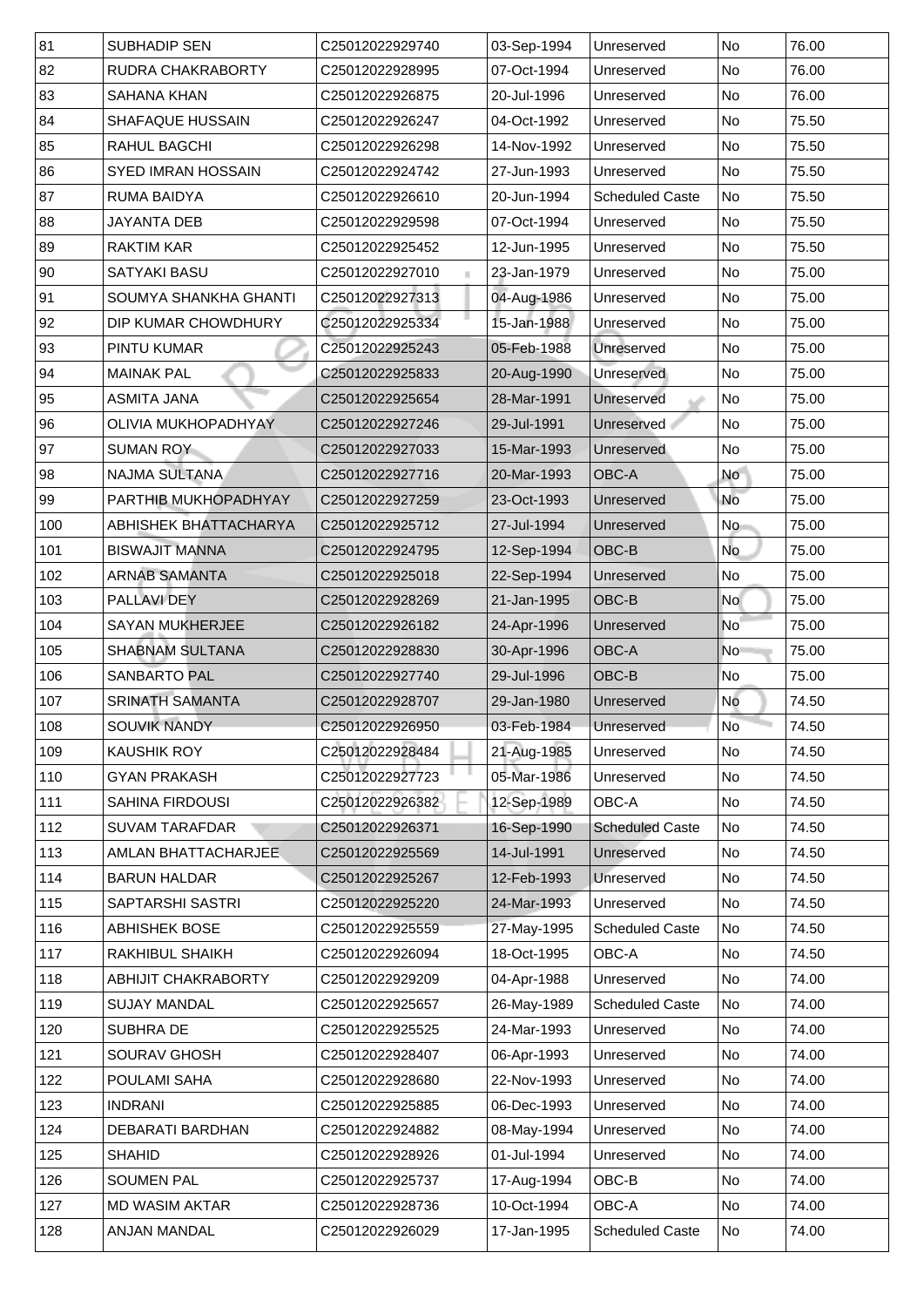| 129 | <b>SOURAV DEB</b>                       | C25012022924612             | 17-Mar-1995 | Unreserved             | No                       | 74.00 |
|-----|-----------------------------------------|-----------------------------|-------------|------------------------|--------------------------|-------|
| 130 | <b>DIPTENDU MAHATO</b>                  | C25012022927181             | 02-Apr-1995 | OBC-B                  | No                       | 74.00 |
| 131 | <b>BULBUL SAIKH</b>                     | C25012022929805             | 04-Apr-1995 | OBC-A                  | No                       | 74.00 |
| 132 | <b>MOSTAFI AHAMED</b>                   | C25012022925088             | 08-Jan-1996 | <b>OBC-A</b>           | No                       | 74.00 |
| 133 | <b>MONALISA SARKAR</b>                  | C25012022924756             | 20-Feb-1996 | <b>Scheduled Caste</b> | No                       | 74.00 |
| 134 | <b>PIJUS KANTI ROY</b>                  | C25012022926395             | 02-Apr-1996 | <b>Scheduled Caste</b> | No                       | 74.00 |
| 135 | <b>DEBADITYA CHATTERJEE</b>             | C25012022924702             | 27-Jul-1996 | Unreserved             | No                       | 74.00 |
| 136 | ANGANA DUTTA                            | C25012022925674             | 08-Dec-1988 | Unreserved             | No                       | 73.50 |
| 137 | <b>PRADEEP KUMAR</b>                    | C25012022927548             | 01-Mar-1990 | Unreserved             | No                       | 73.50 |
| 138 | <b>SUDIP TALUKDAR</b>                   | C25012022927217             | 07-Oct-1990 | <b>Scheduled Caste</b> | No                       | 73.50 |
| 139 | <b>SHREYASI MUKHERJEE</b>               | C25012022925065             | 14-Jul-1992 | Unreserved             | No                       | 73.50 |
| 140 | <b>SANJEEV RANJAN MAHTO</b>             | C25012022924650             | 19-Mar-1995 | Unreserved             | No                       | 73.50 |
| 141 | PALLAB MONDAL                           | C25012022925860             | 15-Apr-1995 | <b>Scheduled Caste</b> | No                       | 73.50 |
| 142 | <b>SREEJIT DAS</b>                      | C25012022925430             | 03-May-1995 | Unreserved             | No                       | 73.50 |
| 143 | <b>INZAMAMUL HOQUE</b>                  | C25012022927615             | 12-May-1995 | OBC-A                  | N <sub>o</sub>           | 73.50 |
| 144 | <b>MD JOHIRUDDIN SK</b>                 | C25012022929358             | 05-Jun-1995 | <b>OBC-A</b>           | No                       | 73.50 |
| 145 | <b>KINSHUK SAMADDAR</b>                 | C25012022926302             | 29-Oct-1995 | <b>Unreserved</b>      | No                       | 73.50 |
| 146 | <b>MD YASIR HASAN</b>                   | C25012022925116             | 12-Dec-1988 | Unreserved             | No                       | 73.00 |
| 147 | <b>DIPANJAN MANDAL</b>                  | C25012022927869             | 18-Sep-1991 | <b>Scheduled Caste</b> | <b>No</b>                | 73.00 |
| 148 | <b>SHILPI MAHATO</b>                    | C25012022925679             | 16-Oct-1991 | Unreserved             | No                       | 73.00 |
| 149 | <b>MOHAMMAD NASIM AKHTAR</b>            | C25012022926575             | 30-Jan-1992 | Unreserved             | No                       | 73.00 |
| 150 | <b>APARUP GHOSH</b>                     | C25012022927631             | 16-Jul-1992 | Unreserved             | $\overline{\mathsf{No}}$ | 73.00 |
| 151 | <b>ARINDAM DEY</b>                      | C25012022925442             | 08-Aug-1992 | Unreserved             | No l                     | 73.00 |
| 152 | <b>AYON MONDAL</b>                      | C25012022926152             | 18-Aug-1993 | <b>Scheduled Caste</b> | No                       | 73.00 |
| 153 | <b>SARMITA NAYAK</b>                    | C25012022926965             | 01-Sep-1993 | Unreserved             | No                       | 73.00 |
| 154 | <b>SK MD MUSTAKIM AHMED</b>             | C25012022929377             | 22-Oct-1993 | <b>OBC-A</b>           | No                       | 73.00 |
| 155 | DHRITI RANJAN DINDA                     | C25012022925285             | 03-May-1994 | Unreserved             | <b>No</b>                | 73.00 |
| 156 | <b>ROHIT KUMAR</b>                      | C25012022925374             | 11-Aug-1994 | Unreserved             | <b>No</b>                | 73.00 |
| 157 | <b>ARPITA SEN</b>                       | C25012022924649             | 17-Oct-1994 | Unreserved             | No                       | 73.00 |
| 158 | <b>DEBRAJ CHOUDHURY</b>                 | C25012022924646             | 08-Nov-1994 | Unreserved             | No                       | 73.00 |
| 159 | <b>ANINDITA GOSWAMI</b>                 | C25012022929085             | 08-Jan-1995 | Unreserved             | No                       | 73.00 |
| 160 | <b>SAHASRANIK GHOSH</b>                 | C25012022925861             | 28-Jan-1995 | <b>Unreserved</b>      | No                       | 73.00 |
| 161 | <b>AMITABHA ROY</b>                     | C25012022926030             | 03-May-1995 | OBC-B                  | No                       | 73.00 |
| 162 | <b>MD WASIM AKRAM</b>                   | C25012022926618             | 04-May-1995 | OBC-A                  | No                       | 73.00 |
| 163 | <b>ABHISHEK PANJA</b>                   | C25012022926234             | 11-May-1995 | Unreserved             | No                       | 73.00 |
| 164 | <b>BRATADIPA SAU</b>                    | C25012022929387             | 08-Oct-1996 | OBC-B                  | No                       | 73.00 |
| 165 | <b>SITESH BAR</b>                       | C25012022926326             | 01-Feb-1997 | <b>Scheduled Caste</b> | No                       | 73.00 |
| 166 | <b>SAYANTI KARAK</b>                    | C25012022929940             | 09-Sep-1985 | Unreserved             | No                       | 72.50 |
| 167 | <b>SUMAN DAS</b>                        | C25012022927425             | 18-Jun-1988 | Unreserved             | No                       | 72.50 |
| 168 | RAMPRASAD ATTA                          | C25012022926574             | 14-Oct-1988 | Unreserved             | No                       | 72.50 |
| 169 | <b>SUNIT KUMAR CHANDRA</b>              | C25012022924891             | 24-Feb-1990 | Unreserved             | No                       | 72.50 |
| 170 | <b>SHEKHAR BAIDYA</b>                   | C25012022925947             | 21-Jul-1990 | <b>Scheduled Caste</b> | No                       | 72.50 |
| 171 | <b>JAGANNATH</b><br><b>MUKHOPADHYAY</b> | C25012022929744             | 26-Dec-1992 | Unreserved             | No                       | 72.50 |
| 172 | TANMOY ROY                              | C25012022927052             | 31-Jan-1993 | Unreserved             | No                       | 72.50 |
| 173 | <b>KANGKAN DAS</b>                      | C25012022929384             | 03-Apr-1993 | <b>Scheduled Caste</b> | No                       | 72.50 |
| 174 | <b>BUDDHADEV CHATTERJEE</b>             | C <sub>25012022925986</sub> | 07-Jul-1993 | Unreserved             | No                       | 72.50 |
| 175 | <b>ZISHAN AKHTAR</b>                    | C25012022925515             | 22-Jan-1994 | Unreserved             | No                       | 72.50 |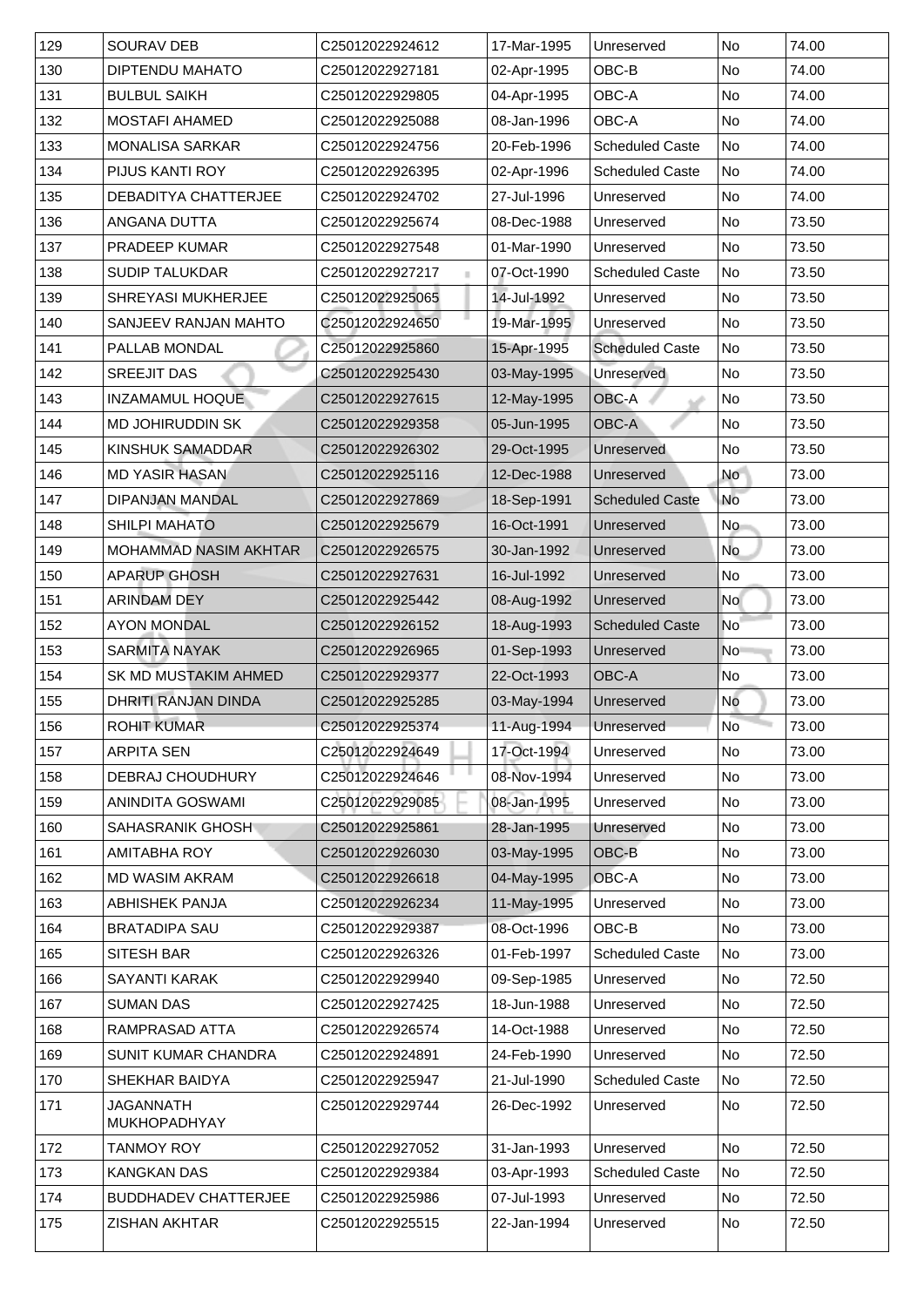| 176 | <b>SUBHAJIT SURAL</b>                    | C25012022924660 | 22-Feb-1995  | Unreserved             | No             | 72.50 |
|-----|------------------------------------------|-----------------|--------------|------------------------|----------------|-------|
| 177 | <b>MEHEDI HASAN MOLLA</b>                | C25012022925975 | 23-Apr-1995  | <b>OBC-A</b>           | No             | 72.50 |
| 178 | <b>ATAUR RAHAMAN</b>                     | C25012022927498 | 06-May-1995  | OBC-A                  | N <sub>o</sub> | 72.50 |
| 179 | <b>ANANYA SINGHA</b>                     | C25012022928431 | 26-Dec-1996  | <b>Scheduled Caste</b> | No             | 72.50 |
| 180 | <b>JASMINE MALLIK</b>                    | C25012022928860 | 02-Apr-1985  | Unreserved             | No             | 72.00 |
| 181 | <b>NIPON HAQUE</b>                       | C25012022925428 | 27-Jun-1986  | Unreserved             | N <sub>o</sub> | 72.00 |
| 182 | <b>SOUMI SANYAL</b>                      | C25012022925400 | 23-Apr-1988  | Unreserved             | No             | 72.00 |
| 183 | <b>SHOBHANA KHIJURIA</b>                 | C25012022926735 | 27-Nov-1989  | Unreserved             | N <sub>o</sub> | 72.00 |
| 184 | <b>ABHIJIT MANDAL</b>                    | C25012022926980 | 02-Jan-1990  | <b>Scheduled Caste</b> | N <sub>o</sub> | 72.00 |
| 185 | <b>RAJEEB KUMAR NANDY</b>                | C25012022928113 | 10-Apr-1990  | Unreserved             | No             | 72.00 |
| 186 | <b>ASIF KHAN</b>                         | C25012022926031 | 10-Jun-1990  | Unreserved             | No             | 72.00 |
| 187 | <b>M H SAKIL AHMAD</b>                   | C25012022927630 | 21-Oct-1990  | <b>OBC-A</b>           | No             | 72.00 |
| 188 | AISHWARYA CHAKRABORTY                    | C25012022926449 | 21-Aug-1991  | Unreserved             | No             | 72.00 |
| 189 | <b>RIZIA AKHTAR</b>                      | C25012022924778 | 12-Dec-1992  | OBC-A                  | No             | 72.00 |
| 190 | <b>SAHELI GHOSH</b>                      | C25012022925551 | 11-Jan-1993  | Unreserved             | No             | 72.00 |
| 191 | <b>SMISHA</b>                            | C25012022924851 | 11-May-1993  | Unreserved             | No             | 72.00 |
| 192 | <b>ABHISHEK DUTTA</b>                    | C25012022924876 | 05-Jun-1993  | Unreserved             | No             | 72.00 |
| 193 | <b>MD WASIM AKRAM</b>                    | C25012022930076 | 15-Aug-1993  | <b>OBC-A</b>           | No             | 72.00 |
| 194 | PALLAB MUKHOPADHYAY                      | C25012022927244 | 23-Oct-1993  | Unreserved             | <b>No</b>      | 72.00 |
| 195 | <b>MASOOM RAHI</b>                       | C25012022928885 | 25-Apr-1994  | Unreserved             | No             | 72.00 |
| 196 | <b>ANISHA KUNDU</b>                      | C25012022925568 | 17-May-1994  | Unreserved             | No             | 72.00 |
| 197 | NILARGHA CHOWDHURY                       | C25012022930051 | 29-Jul-1994  | Unreserved             | No No          | 72.00 |
| 198 | <b>SOURAV ROY</b>                        | C25012022929926 | 18-Oct-1994  | <b>Scheduled Caste</b> | <b>No</b>      | 72.00 |
| 199 | <b>SUMAN SAHA</b>                        | C25012022927070 | 18-Oct-1994  | <b>Scheduled Caste</b> | No             | 72.00 |
| 200 | <b>SHREYA MANNA</b>                      | C25012022928423 | 17-Feb-1995  | Unreserved             | No             | 72.00 |
| 201 | <b>IMRAN WALLY</b>                       | C25012022928473 | 20-Apr-1995  | <b>OBC-A</b>           | No             | 72.00 |
| 202 | <b>SOYEB MONDAL</b>                      | C25012022928212 | 20-Jul-1995  | <b>OBC-A</b>           | <b>No</b>      | 72.00 |
| 203 | <b>SK HAFIZUDDIN</b>                     | C25012022925295 | 15-Oct-1995  | <b>OBC-A</b>           | <b>No</b>      | 72.00 |
| 204 | WASIM AKTAR SARDAR                       | C25012022925053 | 20-Jan-1996  | OBC-A                  | No             | 72.00 |
| 205 | DIPANJANA HAZRA                          | C25012022925685 | 17-Apr-1996  | Unreserved             | No             | 72.00 |
| 206 | <b>CHANDRANI BISWAS</b>                  | C25012022925058 | 07-Dec-1989  | <b>Scheduled Caste</b> | No             | 71.50 |
| 207 | FATIMA TUZ ZOHRA                         | C25012022927529 | 22-Oct-1991  | Unreserved             | No No          | 71.50 |
| 208 | <b>DHARMENDRA PRATAP</b><br><b>VERMA</b> | C25012022929130 | 10-Jul-1992  | Unreserved             | No             | 71.50 |
| 209 | <b>RITESH ROY</b>                        | C25012022924950 | 25-Nov-1992  | <b>Scheduled Caste</b> | No             | 71.50 |
| 210 | <b>ARNAB DATTA</b>                       | C25012022929170 | 109-Dec-1992 | Unreserved             | No No          | 71.50 |
| 211 | <b>MONICA SAHA</b>                       | C25012022926415 | 09-Feb-1993  | Unreserved             | N <sub>o</sub> | 71.50 |
| 212 | <b>SWASTYANEEK BRITNIKAS</b>             | C25012022928672 | 15-Apr-1993  | OBC-B                  | No             | 71.50 |
| 213 | <b>SAYANTIKA BARIK</b>                   | C25012022926361 | 04-Nov-1993  | Unreserved             | No             | 71.50 |
| 214 | <b>MD SALAHUDDIN</b>                     | C25012022926056 | 10-Nov-1993  | Unreserved             | No             | 71.50 |
| 215 | PINAKI CHAKRABORTTY                      | C25012022924881 | 16-Feb-1994  | Unreserved             | No             | 71.50 |
| 216 | <b>GARIMA MONDAL</b>                     | C25012022929061 | 27-Jun-1994  | Unreserved             | No             | 71.50 |
| 217 | <b>TANIYA DEBNATH</b>                    | C25012022927111 | 09-Sep-1994  | OBC-B                  | No             | 71.50 |
| 218 | <b>SOUVIK KUMAR PAN</b>                  | C25012022929342 | 28-Dec-1994  | Unreserved             | No             | 71.50 |
| 219 | <b>MAHIPA GANGOPADHYAY</b>               | C25012022925059 | 23-Feb-1995  | Unreserved             | No             | 71.50 |
| 220 | <b>SUBHANKAR MONDAL</b>                  | C25012022924727 | 23-Apr-1995  | <b>Scheduled Caste</b> | No             | 71.50 |
| 221 | <b>SREYASI MUKHERJEE</b>                 | C25012022925938 | 27-Dec-1995  | Unreserved             | No             | 71.50 |
| 222 | <b>SOUVIK BANERJEE</b>                   | C25012022926962 | 07-Jun-1986  | Unreserved             | No             | 71.00 |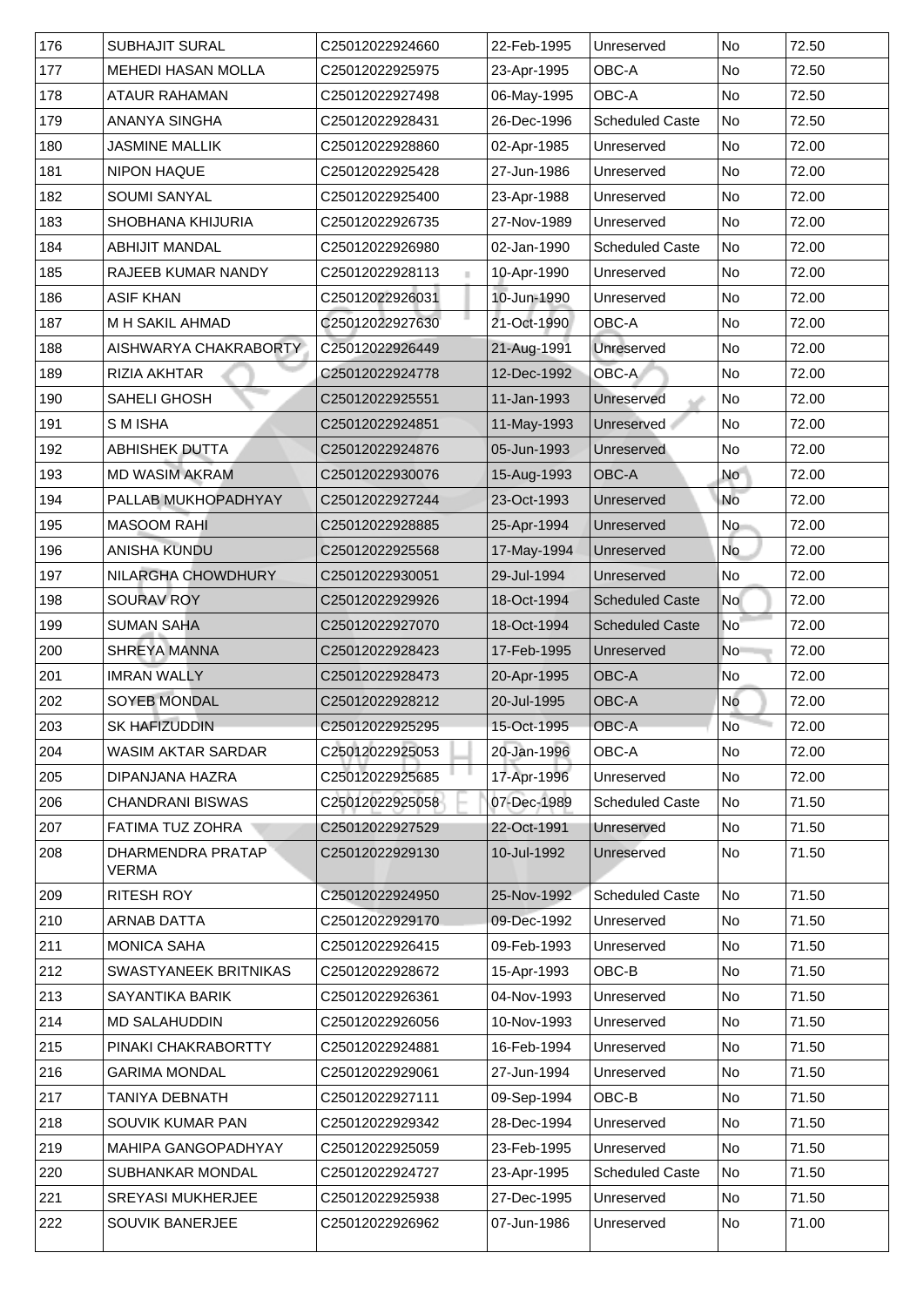| 223 | <b>ABHISHEK PAUL</b>                         | C25012022924958 | 31-Mar-1988 | Unreserved             | <b>No</b>       | 71.00 |
|-----|----------------------------------------------|-----------------|-------------|------------------------|-----------------|-------|
| 224 | <b>ARIJIT GHOSH</b>                          | C25012022927915 | 24-Aug-1989 | Unreserved             | No              | 71.00 |
| 225 | <b>DIPANKAR CHHETRI</b>                      | C25012022929414 | 23-Nov-1989 | Unreserved             | N <sub>o</sub>  | 71.00 |
| 226 | <b>MAFROZA KHANAM</b>                        | C25012022928497 | 25-Jul-1991 | OBC-A                  | No              | 71.00 |
| 227 | <b>BANANI</b>                                | C25012022928724 | 28-Jul-1991 | Unreserved             | N <sub>o</sub>  | 71.00 |
| 228 | <b>PRITAM MAZUMDAR</b>                       | C25012022925048 | 17-Oct-1991 | Unreserved             | N <sub>o</sub>  | 71.00 |
| 229 | <b>RAHUL KARMAKAR</b>                        | C25012022927816 | 06-May-1992 | OBC-B                  | No              | 71.00 |
| 230 | <b>ARPITA SAHA</b>                           | C25012022929314 | 25-May-1992 | <b>Scheduled Caste</b> | N <sub>o</sub>  | 71.00 |
| 231 | <b>SAYANHA BISWAS</b>                        | C25012022926413 | 04-Sep-1992 | Unreserved             | N <sub>o</sub>  | 71.00 |
| 232 | <b>SOUMYA NARAYAN</b><br><b>ROYCHOWDHURY</b> | C25012022925834 | 03-Nov-1992 | Unreserved             | <b>No</b>       | 71.00 |
| 233 | <b>PARICHITA ROY</b>                         | C25012022927220 | 29-Jan-1993 | Unreserved             | N <sub>o</sub>  | 71.00 |
| 234 | <b>NELOY MODAK</b>                           | C25012022925453 | 19-Mar-1993 | OBC-B                  | <b>No</b>       | 71.00 |
| 235 | <b>MANISHA ROY</b>                           | C25012022924905 | 22-Mar-1993 | Unreserved             | <b>No</b>       | 71.00 |
| 236 | <b>SWARNENDU MANDAL</b>                      | C25012022926197 | 28-Jul-1993 | <b>Scheduled Caste</b> | No              | 71.00 |
| 237 | <b>VIBHAW MANISH</b>                         | C25012022929223 | 22-Aug-1993 | Unreserved             | No              | 71.00 |
| 238 | <b>JOYDEEP BARMAN</b>                        | C25012022926543 | 30-Oct-1993 | <b>Scheduled Caste</b> | No              | 71.00 |
| 239 | <b>DIPTESH DAS</b>                           | C25012022926071 | 23-Dec-1993 | <b>Scheduled Caste</b> | <b>No</b>       | 71.00 |
| 240 | <b>SOUMIK DANDAPAT</b>                       | C25012022928608 | 10-Mar-1994 | Unreserved             | No l            | 71.00 |
| 241 | ATREYEE RAY CHAUDHURY                        | C25012022929295 | 04-Apr-1994 | Unreserved             | No              | 71.00 |
| 242 | <b>SHASHANKA NASKAR</b>                      | C25012022928180 | 28-Jul-1994 | <b>Scheduled Caste</b> | No              | 71.00 |
| 243 | <b>OINDRILA MONDAL</b>                       | C25012022925694 | 04-Sep-1994 | Unreserved             | No <sup>1</sup> | 71.00 |
| 244 | <b>ARPAN PAL</b>                             | C25012022927101 | 06-Oct-1994 | Unreserved             | No l            | 71.00 |
| 245 | <b>KALLOL SAMANTA</b>                        | C25012022924864 | 28-Feb-1995 | <b>Unreserved</b>      | No <sup>1</sup> | 71.00 |
| 246 | <b>SATARUPA SEN</b>                          | C25012022928804 | 07-Aug-1995 | Unreserved             | No              | 71.00 |
| 247 | <b>ANISH MAJUMDER</b>                        | C25012022928129 | 14-Nov-1995 | <b>Scheduled Caste</b> | $\sf N$ o       | 71.00 |
| 248 | <b>SOHINI RAY</b>                            | C25012022927809 | 22-Nov-1995 | Unreserved             | N <sub>o</sub>  | 71.00 |
| 249 | <b>GLORIA SARKAR</b>                         | C25012022924779 | 20-Feb-1996 | <b>Scheduled Caste</b> | <b>No</b>       | 71.00 |
| 250 | <b>ARPAN MANDAL</b>                          | C25012022925607 | 25-Mar-1996 | OBC-B                  | No              | 71.00 |
| 251 | PARTHA SARATHI JANA                          | C25012022925283 | 15-Apr-1996 | Unreserved             | No              | 71.00 |
| 252 | <b>BIBHA RANI SINGH</b>                      | C25012022925511 | 30-Apr-1996 | Unreserved             | No              | 71.00 |
| 253 | <b>SWAGATO GAYEN</b>                         | C25012022925726 | 29-Jun-1996 | <b>Scheduled Caste</b> | No              | 71.00 |
| 254 | <b>MOUMITA DAS</b>                           | C25012022926544 | 29-Aug-1996 | Unreserved             | No              | 71.00 |
| 255 | NIRMALYA MANDAL                              | C25012022925410 | 17-Jan-1997 | Unreserved             | No              | 71.00 |
| 256 | <b>LISA MUKHERJEE</b>                        | C25012022928132 | 15-Mar-1997 | Unreserved             | No              | 71.00 |
| 257 | <b>MIRZA MD AREFIN</b>                       | C25012022927390 | 05-Apr-1997 | Unreserved             | No              | 71.00 |
| 258 | <b>SHIBYENDU MAJUMDAR</b>                    | C25012022925572 | 08-Mar-1986 | Unreserved             | N <sub>o</sub>  | 70.50 |
| 259 | <b>SUDIPTA NAYEK</b>                         | C25012022929669 | 23-Sep-1989 | <b>Scheduled Caste</b> | No              | 70.50 |
| 260 | <b>IMD FAIZ AKRAM</b>                        | C25012022925181 | 02-Oct-1991 | Unreserved             | N <sub>o</sub>  | 70.50 |
| 261 | <b>SARADINDU PATRA</b>                       | C25012022925104 | 28-Jul-1992 | OBC-B                  | No              | 70.50 |
| 262 | PRIYANKA BANIK                               | C25012022926401 | 28-Mar-1993 | <b>Scheduled Caste</b> | No              | 70.50 |
| 263 | <b>SMM SUFIUR RAHMAN</b>                     | C25012022926170 | 31-Mar-1993 | OBC-A                  | No              | 70.50 |
| 264 | <b>SOURAV JOARDAR</b>                        | C25012022928899 | 14-Dec-1993 | <b>Scheduled Caste</b> | No              | 70.50 |
| 265 | <b>SUNIL KUMAR NUNIA</b>                     | C25012022926527 | 01-Apr-1994 | <b>Scheduled Caste</b> | No              | 70.50 |
| 266 | <b>ARIJIT DEB GHOSH</b>                      | C25012022925950 | 08-Dec-1994 | OBC-B                  | No              | 70.50 |
| 267 | <b>OISHIKI MONDAL</b>                        | C25012022924678 | 25-Dec-1994 | <b>Scheduled Caste</b> | No              | 70.50 |
| 268 | <b>SUSHRUTA CHAKRABORTY</b>                  | C25012022928892 | 01-Mar-1996 | Unreserved             | No              | 70.50 |
| 269 | <b>PRANAB SAHANA</b>                         | C25012022927208 | 21-Jun-1996 | <b>Scheduled Caste</b> | No              | 70.50 |
|     |                                              |                 |             |                        |                 |       |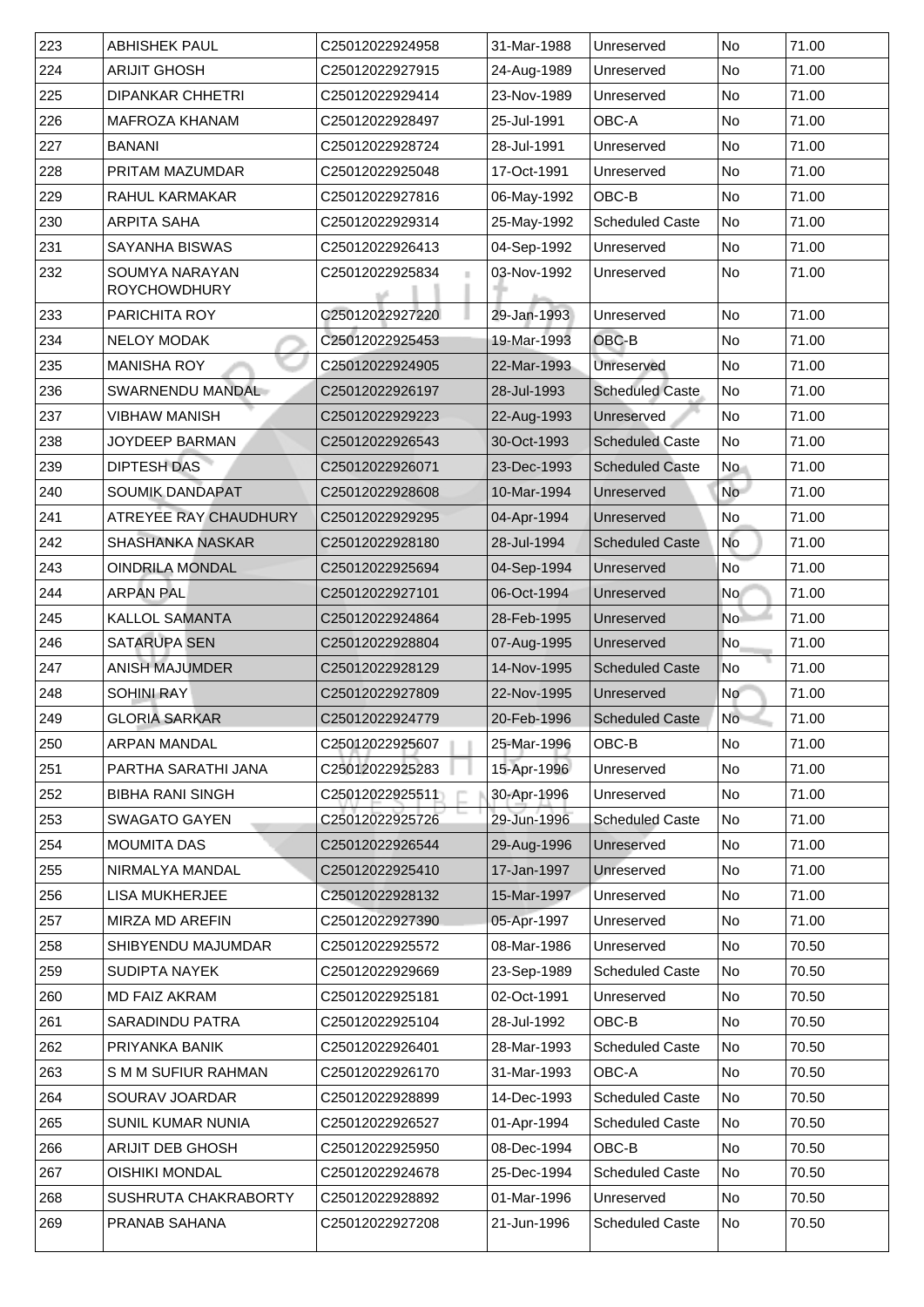| 270   | <b>MEHEDI HASAN</b>          | C25012022925328             | 15-Apr-1991 | Unreserved             | <b>No</b>      | 70.00 |
|-------|------------------------------|-----------------------------|-------------|------------------------|----------------|-------|
| 271   | <b>KASHMIRI SHAMS</b>        | C25012022926744             | 06-Dec-1991 | Unreserved             | No             | 70.00 |
| 272   | <b>KRISHNASIS MAITI</b>      | C25012022927504             | 20-Jun-1992 | Unreserved             | No             | 70.00 |
| 273   | <b>BHASKAR ROY CHOUDHURY</b> | C <sub>25012022926288</sub> | 06-Jul-1992 | Unreserved             | No             | 70.00 |
| 274   | <b>KUMAR SATYAM</b>          | C25012022928408             | 05-Dec-1992 | Unreserved             | No             | 70.00 |
| 275   | AROJ ALI SK                  | C25012022924666             | 09-Mar-1993 | <b>OBC-A</b>           | No             | 70.00 |
| 276   | <b>SAGAR DAS</b>             | C25012022927410             | 06-Jun-1993 | <b>Scheduled Caste</b> | No             | 70.00 |
| 277   | <b>SHATADRU KUMAR</b>        | C25012022927777             | 13-Jul-1993 | Unreserved             | No             | 70.00 |
| 278   | <b>DEBASISH SAHA</b>         | C25012022925557             | 24-Jul-1993 | Unreserved             | No             | 70.00 |
| 279   | <b>DWAIPAYAN BISWAS</b>      | C25012022924635             | 01-Nov-1993 | Unreserved             | No             | 70.00 |
| 280   | <b>KRISHNENDU BHOWMIK</b>    | C25012022928697             | 02-Nov-1993 | Unreserved             | No             | 70.00 |
| 281   | <b>TRISHITA BASAK</b>        | C25012022928635             | 13-Dec-1993 | Unreserved             | No             | 70.00 |
| 282   | <b>ARNAB DAS</b>             | C25012022926109             | 23-Jan-1994 | Unreserved             | No             | 70.00 |
| 283   | <b>ANIRBAN GANGULY</b>       | C25012022925772             | 03-May-1994 | Unreserved             | No             | 70.00 |
| 284   | <b>SUPRITI MONDAL</b>        | C25012022927846             | 03-May-1994 | Unreserved             | No             | 70.00 |
| 285   | <b>RAISA SARMIN</b>          | C25012022924707             | 07-May-1994 | Unreserved             | No             | 70.00 |
| 286   | <b>YOUSUF PASHA</b>          | C25012022925791             | 10-May-1994 | <b>OBC-A</b>           | <b>No</b>      | 70.00 |
| 287   | <b>ANKAN BANERJEE</b>        | C25012022930129             | 29-Jun-1994 | Unreserved             | <b>No</b>      | 70.00 |
| 288   | <b>SAUMYAJIT GARAI</b>       | C25012022927743             | 05-Jul-1994 | OBC-B                  | No             | 70.00 |
| 289   | <b>DEBRAJ CHAKRABORTTY</b>   | C25012022926611             | 12-Jul-1994 | Unreserved             | No             | 70.00 |
| 290   | <b>ANUSHREE KARMAKAR</b>     | C25012022926797             | 03-Aug-1994 | <b>Scheduled Caste</b> | No             | 70.00 |
| 291   | <b>KRISHNA MANDAL</b>        | C25012022928166             | 06-Oct-1994 | <b>Scheduled Caste</b> | No             | 70.00 |
| 292   | <b>ARNAB BERA</b>            | C25012022929707             | 03-Dec-1994 | Unreserved             | No             | 70.00 |
| 293   | <b>PRITAM RAHAMAN</b>        | C25012022927814             | 09-Dec-1994 | <b>OBC-A</b>           | N <sub>o</sub> | 70.00 |
| 294   | <b>MAYUKH CHAKRABORTY</b>    | C25012022924776             | 11-Jan-1995 | Unreserved             | No             | 70.00 |
| 295   | <b>RAJNISH KUMAR</b>         | C25012022929108             | 22-Mar-1995 | Unreserved             | No             | 70.00 |
| 296   | <b>RIMIL HANSDA</b>          | C25012022926210             | 09-May-1995 | <b>Scheduled Tribe</b> | No             | 70.00 |
| 297   | <b>CHAYANIKA MUDI</b>        | C25012022925606             | 28-Aug-1995 | Unreserved             | <b>No</b>      | 70.00 |
| 298   | <b>HITLAR CHOWDHURY</b>      | C25012022926494             | 05-Mar-1996 | Unreserved             | No             | 70.00 |
| 299   | <b>KAUSTAV SARKAR</b>        | C25012022924802             | 07-Mar-1996 | Unreserved             | No             | 70.00 |
| 300   | <b>RIYA DATTA</b>            | C25012022926810             | 30-Mar-1996 | Unreserved             | No             | 70.00 |
| 301   | <b>SWAPNEEL ROUTH</b>        | C25012022925236             | 03-Jun-1996 | Unreserved             | No             | 70.00 |
| 302   | <b>PRIYANKA ROY</b>          | C25012022927221             | 01-Jan-1990 | Unreserved             | No             | 69.50 |
| 303   | <b>ABHISEK GHOSH</b>         | C25012022924704             | 12-Apr-1990 | Unreserved             | No             | 69.50 |
| 304   | <b>MD NOOR ALAM</b>          | C25012022925714             | 20-May-1991 | Unreserved             | No             | 69.50 |
| 305   | <b>RINI SULTANA</b>          | C25012022927992             | 07-Jul-1992 | Unreserved             | No             | 69.50 |
| 306   | <b>ARNAB KOLAY</b>           | C25012022924898             | 22-Nov-1993 | Unreserved             | No             | 69.50 |
| 307   | <b>ROSHAN BARLA</b>          | C25012022929911             | 25-Nov-1993 | <b>Scheduled Tribe</b> | No             | 69.50 |
| 308   | <b>SUKANTA MONDAL</b>        | C25012022924965             | 17-Dec-1993 | <b>Scheduled Caste</b> | No             | 69.50 |
| 309   | TANMOY DEY                   | C25012022929897             | 15-Nov-1994 | OBC-B                  | <b>No</b>      | 69.50 |
| 310   | NANDINI BHATTACHARYA         | C25012022928325             | 22-Dec-1994 | Unreserved             | No             | 69.50 |
| 311   | <b>WASEF ALI</b>             | C25012022927950             | 25-Feb-1995 | <b>OBC-A</b>           | No             | 69.50 |
| $312$ | <b>SUBHAJIT DAS</b>          | C25012022927993             | 01-May-1995 | Unreserved             | No             | 69.50 |
| 313   | <b>SOUVIK MUDI</b>           | C25012022928282             | 14-Oct-1995 | <b>Scheduled Tribe</b> | No             | 69.50 |
| 314   | <b>MD SAMIM AKHTAR</b>       | C25012022926126             | 30-Oct-1995 | <b>OBC-A</b>           | No             | 69.50 |
| 315   | <b>SUBHADIP MONDAL</b>       | C25012022926635             | 20-Aug-1996 | Unreserved             | No             | 69.50 |
| 316   | <b>ARPAN PAUL</b>            | C25012022926350             | 15-Oct-1996 | Unreserved             | No             | 69.50 |
| 317   | ANAGHA JYOTI KHAN            | C25012022927021             | 19-Apr-1983 | Unreserved             | No             | 69.00 |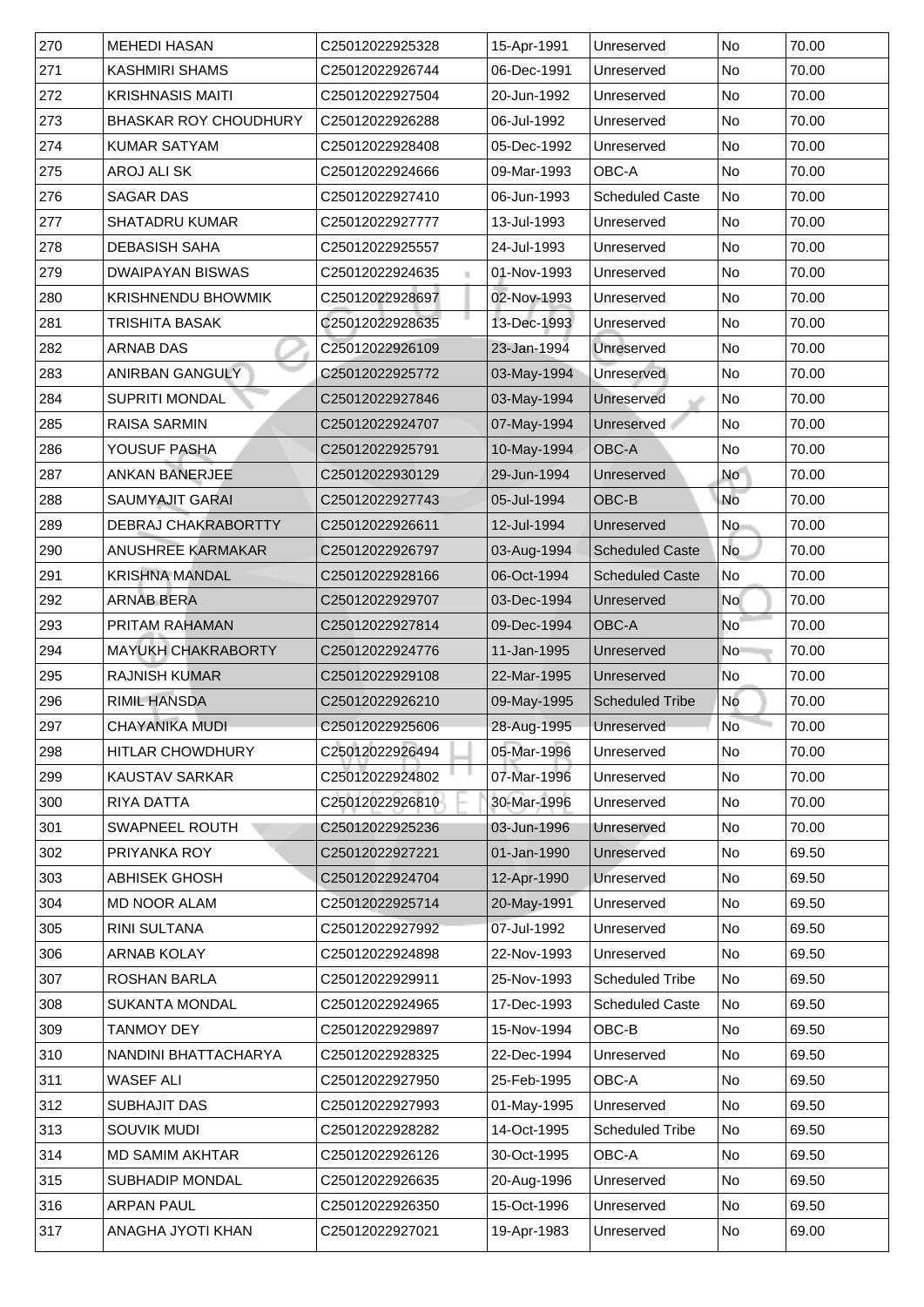| 318   | <b>RANAJIT MONDAL</b>       | C25012022924716 | 02-Jan-1990 | Unreserved             | <b>No</b>                | 69.00 |
|-------|-----------------------------|-----------------|-------------|------------------------|--------------------------|-------|
| 319   | <b>MOLAY CHANGDAR</b>       | C25012022924740 | 12-Jun-1992 | Unreserved             | <b>No</b>                | 69.00 |
| 320   | <b>ARCHISMAN MONDAL</b>     | C25012022927073 | 01-Aug-1992 | Unreserved             | No                       | 69.00 |
| 321   | <b>SUVRO JYOTI MAJUMDER</b> | C25012022927705 | 30-Nov-1992 | Unreserved             | No                       | 69.00 |
| 322   | ABHRATANU CHAKRABORTY       | C25012022924688 | 27-Dec-1992 | Unreserved             | No                       | 69.00 |
| 323   | <b>SAYAN JOARDAR</b>        | C25012022926312 | 01-Feb-1993 | Unreserved             | No                       | 69.00 |
| 324   | <b>SUVANA PARVIN</b>        | C25012022924955 | 28-Mar-1993 | <b>OBC-A</b>           | No                       | 69.00 |
| 325   | <b>KAMAL KUMAR SAHA</b>     | C25012022929102 | 30-Mar-1993 | <b>Scheduled Caste</b> | No                       | 69.00 |
| 326   | <b>JAYDEEP KARMAKAR</b>     | C25012022927665 | 15-Apr-1993 | OBC-B                  | No                       | 69.00 |
| 327   | <b>RIMIYA SULTANA</b>       | C25012022926748 | 18-Apr-1993 | <b>OBC-A</b>           | <b>No</b>                | 69.00 |
| 328   | <b>MD NIYAZ AKHTER</b>      | C25012022925733 | 28-Apr-1993 | <b>OBC-A</b>           | <b>No</b>                | 69.00 |
| 329   | <b>CHANDREYEE DAS</b>       | C25012022928106 | 27-Oct-1993 | <b>Scheduled Caste</b> | No                       | 69.00 |
| 330   | <b>SYED MUNJOOR ELAHI</b>   | C25012022926168 | 06-Feb-1994 | <b>Unreserved</b>      | No                       | 69.00 |
| 331   | <b>DHRUBAJYOTI ADAK</b>     | C25012022926749 | 09-May-1994 | OBC-B                  | No                       | 69.00 |
| 332   | <b>OINDRILA ROY</b>         | C25012022927079 | 26-May-1994 | Unreserved             | No                       | 69.00 |
| 333   | PREMCHAND CHAUHAN           | C25012022928427 | 24-Jul-1994 | <b>Unreserved</b>      | No                       | 69.00 |
| 334   | <b>SUVAM TUNG</b>           | C25012022928816 | 15-Sep-1994 | <b>Unreserved</b>      | No                       | 69.00 |
| 335   | <b>TOUSIF AHAMED</b>        | C25012022926978 | 17-Sep-1994 | <b>OBC-A</b>           | <b>No</b>                | 69.00 |
| 336   | <b>SOMENATH MAZUMDER</b>    | C25012022927314 | 14-Oct-1994 | <b>Scheduled Caste</b> | <b>No</b>                | 69.00 |
| 337   | SANKHADEEP CHATTERJEE       | C25012022925462 | 05-Feb-1995 | Unreserved             | <b>No</b>                | 69.00 |
| 338   | <b>MD RUBEL RANA HASSAN</b> | C25012022925023 | 14-Apr-1995 | <b>OBC-A</b>           | <b>No</b>                | 69.00 |
| 339   | <b>RITAMBHARA MANDAL</b>    | C25012022928661 | 17-Apr-1995 | <b>Scheduled Caste</b> | No                       | 69.00 |
| 340   | <b>AYAN PAL</b>             | C25012022926198 | 27-Aug-1995 | Unreserved             | No                       | 69.00 |
| 341   | <b>PROGNA LABANI DHAR</b>   | C25012022929777 | 30-Jan-1996 | Unreserved             | $\overline{\mathsf{No}}$ | 69.00 |
| 342   | <b>RANOJIT BISWAS</b>       | C25012022927160 | 16-Feb-1996 | Unreserved             | N <sub>o</sub>           | 69.00 |
| 343   | <b>KOUSHIK CHAKRABORTY</b>  | C25012022927294 | 14-Apr-1996 | Unreserved             | No.                      | 69.00 |
| 344   | <b>INJAMAM UL HOQUE</b>     | C25012022926989 | 16-Apr-1996 | <b>OBC-A</b>           | No                       | 69.00 |
| $345$ | <b>BASUDEB GHOSH</b>        | C25012022928551 | 21-May-1996 | OBC-B                  | <b>No</b>                | 69.00 |
| 346   | <b>SK RAMIZ AHMED</b>       | C25012022928092 | 24-Nov-1996 | <b>OBC-A</b>           | <b>No</b>                | 69.00 |
| 347   | <b>SOUNAK SEN</b>           | C25012022928552 | 10-Mar-1997 | Unreserved             | No                       | 69.00 |
| 348   | <b>SAURAV BAR</b>           | C25012022929096 | 01-Apr-1997 | <b>Scheduled Caste</b> | No                       | 69.00 |
| 349   | <b>SAPTARSHI KONAR</b>      | C25012022927717 | 16-Jul-1997 | Unreserved             | No                       | 69.00 |
| 350   | <b>SHIBSANKAR PAL</b>       | C25012022926591 | 07-Apr-1988 | Unreserved             | No                       | 68.50 |
| 351   | <b>BIJIT SINHA</b>          | C25012022924946 | 02-Oct-1992 | Unreserved             | No                       | 68.50 |
| 352   | <b>SUMAIYA NAAZ</b>         | C25012022925145 | 14-Nov-1992 | Unreserved             | <b>No</b>                | 68.50 |
| 353   | <b>AMIT MONDAL</b>          | C25012022925563 | 15-Dec-1992 | Unreserved             | No                       | 68.50 |
| 354   | <b>PINTU HALDAR</b>         | C25012022929364 | 05-Feb-1994 | <b>Scheduled Caste</b> | No                       | 68.50 |
| 355   | <b>MASUM MALLICK</b>        | C25012022927354 | 26-Mar-1994 | <b>OBC-A</b>           | <b>No</b>                | 68.50 |
| 356   | <b>PRADYUT SARKAR</b>       | C25012022927567 | 05-Jan-1995 | <b>Scheduled Caste</b> | No                       | 68.50 |
| 357   | <b>TAMAL BASAK</b>          | C25012022929450 | 19-Feb-1995 | Unreserved             | No                       | 68.50 |
| 358   | <b>ARNAB PAUL</b>           | C25012022926264 | 04-Apr-1995 | Unreserved             | No                       | 68.50 |
| 359   | <b>SANDIP MONDAL</b>        | C25012022926971 | 08-Apr-1995 | <b>Scheduled Caste</b> | No                       | 68.50 |
| 360   | UPASANA CHATTERJEE          | C25012022928649 | 18-May-1995 | Unreserved             | No                       | 68.50 |
| 361   | <b>SUBHAJIT GHOSH</b>       | C25012022924890 | 22-Apr-1996 | Unreserved             | No                       | 68.50 |
| 362   | <b>ROSHNI ROY</b>           | C25012022926843 | 01-Jun-1996 | <b>Scheduled Caste</b> | No                       | 68.50 |
| 363   | PRATIK ACHARYYA             | C25012022925537 | 21-Jan-1986 | Unreserved             | No                       | 68.00 |
| 364   | <b>BIKASHKALI KAR</b>       | C25012022925343 | 07-Jul-1989 | Unreserved             | No                       | 68.00 |
| 365   | <b>JOYDIP SEN</b>           | C25012022925004 | 24-Apr-1991 | Unreserved             | No                       | 68.00 |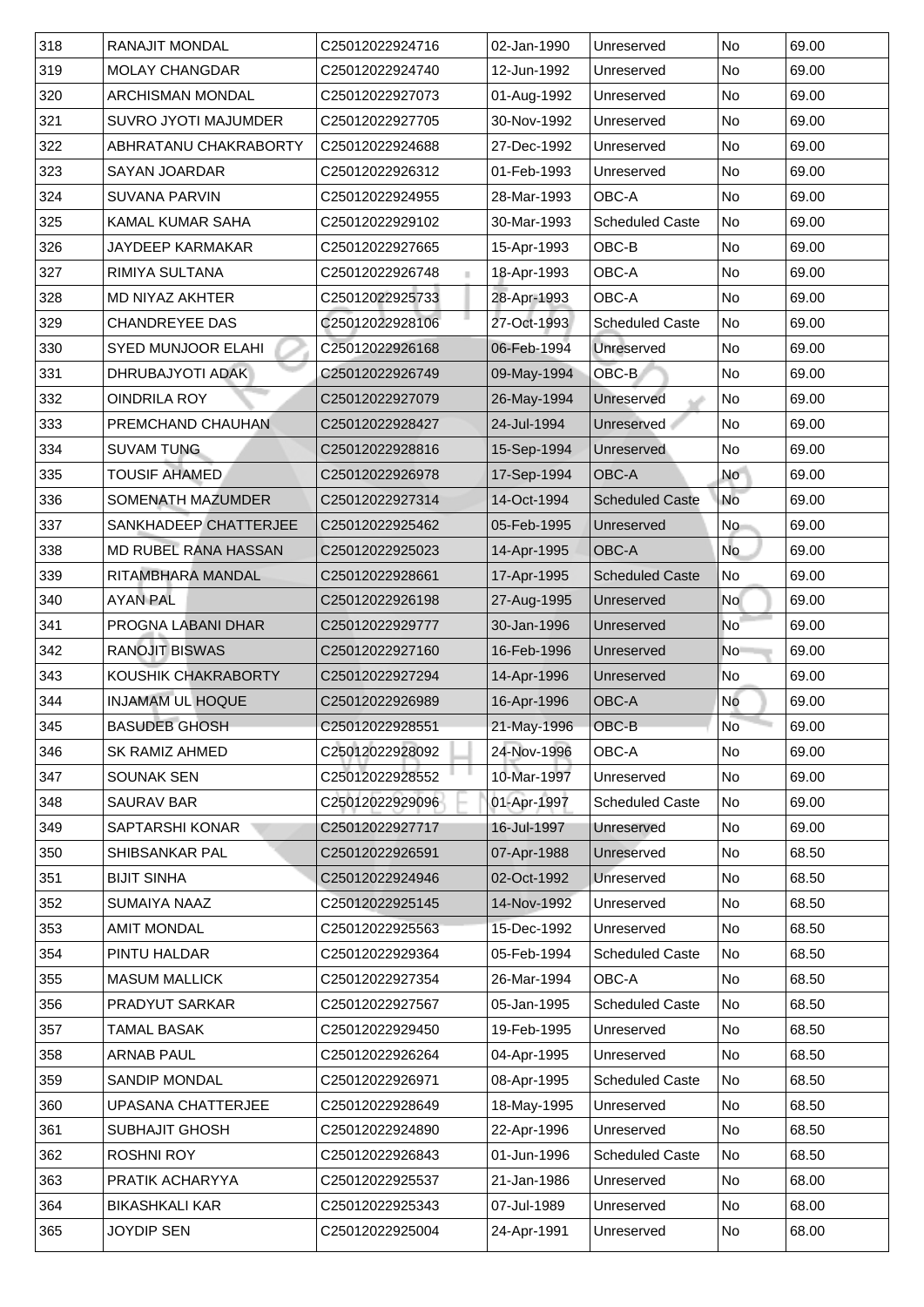| 366 | ANWESHA KAR                   | C25012022924865             | 29-Aug-1991 | OBC-B                  | <b>No</b>      | 68.00 |
|-----|-------------------------------|-----------------------------|-------------|------------------------|----------------|-------|
| 367 | <b>SAHELI DAS</b>             | C25012022926391             | 27-Oct-1991 | <b>Scheduled Caste</b> | <b>No</b>      | 68.00 |
| 368 | <b>MOHD SERAJ AHMED</b>       | C25012022926687             | 01-Oct-1992 | Unreserved             | <b>No</b>      | 68.00 |
| 369 | <b>ARGHYAJIT SAHA</b>         | C25012022925454             | 14-Jul-1993 | Unreserved             | <b>No</b>      | 68.00 |
| 370 | <b>SATYAKI GHOSH</b>          | C25012022925376             | 25-Aug-1993 | Unreserved             | No             | 68.00 |
| 371 | <b>SUCHANDRA PAL</b>          | C25012022928637             | 04-May-1994 | Unreserved             | <b>No</b>      | 68.00 |
| 372 | <b>SAGNIK MONDAL</b>          | C25012022929771             | 05-May-1994 | <b>Scheduled Caste</b> | <b>No</b>      | 68.00 |
| 373 | <b>SOUGATA KUMAR GIRI</b>     | C25012022925768             | 24-May-1994 | Unreserved             | <b>No</b>      | 68.00 |
| 374 | <b>MOJAMMEL ISTIAQ AHAMED</b> | C25012022929472             | 12-Aug-1994 | <b>OBC-A</b>           | <b>No</b>      | 68.00 |
| 375 | TRINA MANNA                   | C25012022927482             | 16-Aug-1994 | Unreserved             | <b>No</b>      | 68.00 |
| 376 | <b>SUBHAYAN BATABYAL</b>      | C25012022925763             | 29-Aug-1994 | Unreserved             | <b>No</b>      | 68.00 |
| 377 | <b>SHARMISTHA KARMAKAR</b>    | C25012022929353             | 16-Sep-1994 | Unreserved             | No             | 68.00 |
| 378 | <b>RATUL KHAWASH</b>          | C25012022925357             | 02-Oct-1994 | Unreserved             | <b>No</b>      | 68.00 |
| 379 | <b>PRAJIT PAL</b>             | C25012022926329             | 23-Nov-1994 | Unreserved             | No             | 68.00 |
| 380 | <b>SK FIRDOUS AHAMED</b>      | C25012022928731             | 23-Jan-1995 | OBC-A                  | No             | 68.00 |
| 381 | <b>RITESH BISWAS</b>          | C25012022925012             | 22-Feb-1995 | <b>Scheduled Caste</b> | No             | 68.00 |
| 382 | <b>ANNWAYEE NATH</b>          | C25012022926765             | 05-Mar-1995 | <b>OBC-B</b>           | No             | 68.00 |
| 383 | <b>MRINMOY SARKAR</b>         | C25012022927209             | 24-Mar-1995 | Unreserved             | <b>No</b>      | 68.00 |
| 384 | <b>HABIBA BEGAM</b>           | C25012022926707             | 04-Jun-1995 | <b>OBC-A</b>           | No             | 68.00 |
| 385 | <b>HADIKUL SK</b>             | C25012022926316             | 09-Jan-1996 | <b>OBC-A</b>           | No.            | 68.00 |
| 386 | PROGNA PARAMITA DHAR          | C25012022929784             | 30-Jan-1996 | Unreserved             | <b>No</b>      | 68.00 |
| 387 | <b>ANIMA ROY</b>              | C25012022928506             | 12-Feb-1996 | <b>Scheduled Caste</b> | No             | 68.00 |
| 388 | <b>AMIT MANDAL</b>            | C25012022928086             | 23-Mar-1996 | <b>Scheduled Caste</b> | <b>No</b>      | 68.00 |
| 389 | <b>NILABHRA DAS</b>           | C25012022924799             | 04-Apr-1996 | <b>OBC-B</b>           | N <sub>o</sub> | 68.00 |
| 390 | <b>RIDDHI CHAKRABORTI</b>     | C25012022926990             | 21-Oct-1996 | Unreserved             | No             | 68.00 |
| 391 | <b>PUBALI PURKAIT</b>         | C25012022927614             | 26-Nov-1996 | <b>Scheduled Caste</b> | No             | 68.00 |
| 392 | <b>RIYA GHOSH</b>             | C25012022930146             | 02-Dec-1996 | Unreserved             | <b>No</b>      | 68.00 |
| 393 | <b>HIMANKU SANKAR</b>         | C25012022928130             | 06-May-1987 | Unreserved             | <b>No</b>      | 67.50 |
|     | <b>CHAKRABORTY</b>            |                             |             |                        |                |       |
| 394 | <b>MULAYAM SINGH YADAV</b>    | C25012022926809             | 08-Mar-1988 | Unreserved             | <b>No</b>      | 67.50 |
| 395 | <b>DILIP KUMAR YADAV</b>      | C25012022929445             | 31-Jan-1989 | OBC-B                  | <b>No</b>      | 67.50 |
| 396 | <b>SHANAN KUMAR</b>           | C25012022925040             | 16-Sep-1989 | Unreserved             | <b>No</b>      | 67.50 |
| 397 | <b>ANURAN BHADURY</b>         | C25012022927169             | 17-Sep-1989 | Unreserved             | No             | 67.50 |
| 398 | <b>SUSMITA PATWARY</b>        | C25012022927662             | 20-Jan-1990 | Unreserved             | No             | 67.50 |
| 399 | <b>NITISH BISWAS</b>          | C25012022927175             | 12-Jul-1990 | <b>Scheduled Caste</b> | No             | 67.50 |
| 400 | <b>MD NAZIR ALAM</b>          | C25012022927238             | 29-Apr-1992 | Unreserved             | No             | 67.50 |
| 401 | <b>SHAHIN PARWEEN</b>         | C25012022925080             | 12-May-1992 | Unreserved             | No             | 67.50 |
| 402 | <b>SUROJIT NEOGI</b>          | C25012022929050             | 28-Jan-1993 | Unreserved             | No             | 67.50 |
| 403 | <b>SYED ASIF IQBAL</b>        | C25012022925701             | 01-Feb-1993 | Unreserved             | <b>No</b>      | 67.50 |
| 404 | <b>ANIMESH PAL</b>            | C25012022925798             | 29-Jun-1993 | Unreserved             | <b>No</b>      | 67.50 |
| 405 | <b>AVIJIT SINGH</b>           | C25012022925052             | 10-Jul-1994 | <b>Scheduled Tribe</b> | <b>No</b>      | 67.50 |
| 406 | <b>JOYDEEP JANA</b>           | C25012022926207             | 22-Jul-1994 | Unreserved             | No             | 67.50 |
| 407 | EDWIN STANIS LEPCHA           | C25012022928334             | 20-Dec-1994 | <b>Scheduled Tribe</b> | No             | 67.50 |
| 408 | <b>SUSHOVAN DAS</b>           | C25012022924969             | 07-Jan-1995 | Unreserved             | No             | 67.50 |
| 409 | <b>SHOUNAK DUTTA</b>          | C25012022924976             | 09-Jan-1995 | Unreserved             | No.            | 67.50 |
| 410 | <b>SRITANU NAYAK</b>          | C25012022925165             | 16-Jan-1995 | Unreserved             | No             | 67.50 |
| 411 | <b>ADITI DAS</b>              | C25012022926241             | 20-Feb-1995 | <b>Scheduled Caste</b> | No             | 67.50 |
| 412 | SHIRSENDU NARAYAN ROY         | C <sub>25012022927559</sub> | 01-Mar-1995 | Unreserved             | No             | 67.50 |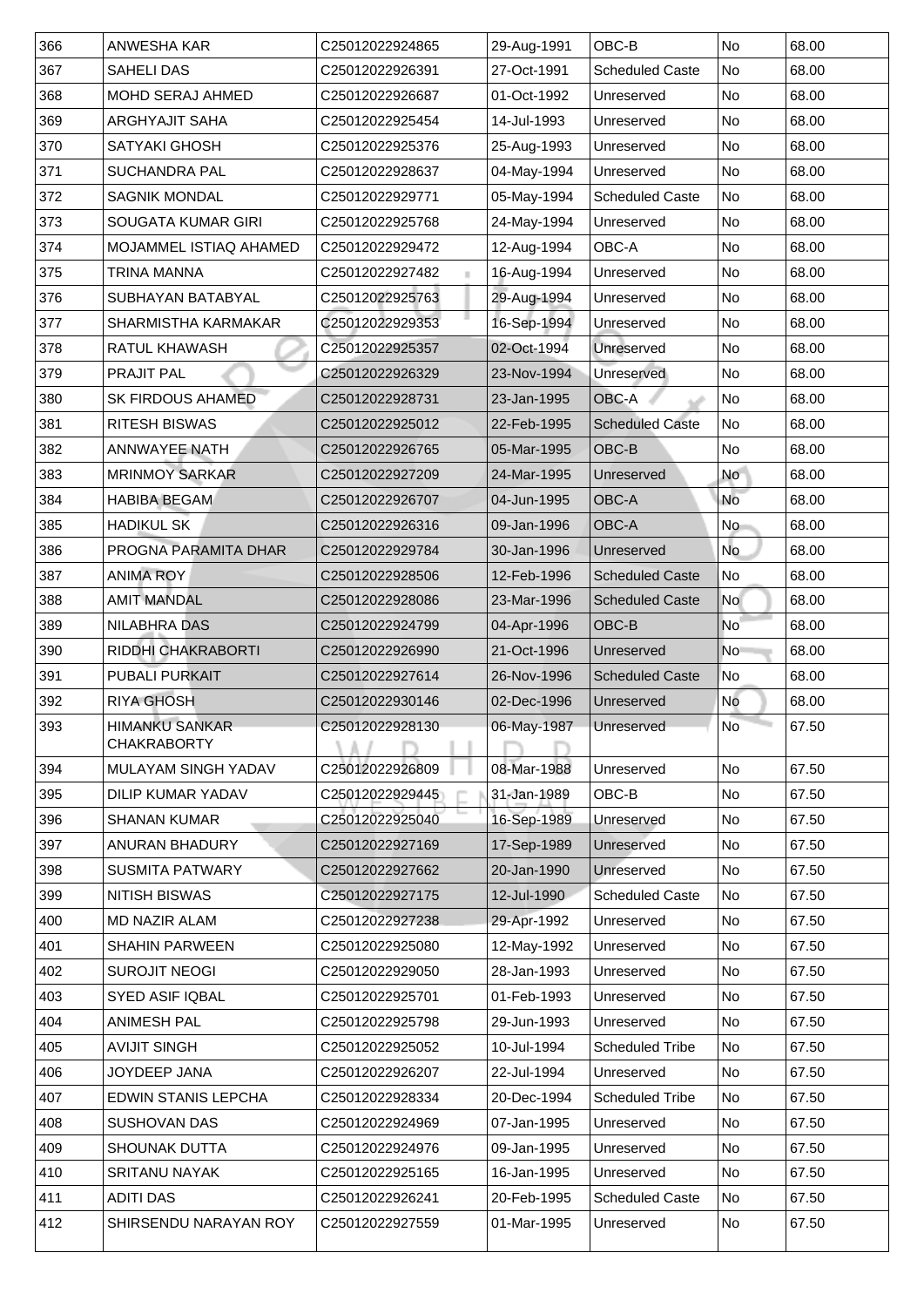| 413 | <b>SK SAHINUR ALAM</b>        | C25012022924996 | 13-Mar-1995 | <b>OBC-A</b>           | <b>No</b>      | 67.50 |
|-----|-------------------------------|-----------------|-------------|------------------------|----------------|-------|
| 414 | <b>ARINDAM GANGULY</b>        | C25012022924611 | 31-Aug-1995 | Unreserved             | Yes            | 67.50 |
| 415 | <b>ANUPAM MONDAL</b>          | C25012022925627 | 08-Nov-1995 | <b>Scheduled Caste</b> | No             | 67.50 |
| 416 | <b>GARBITA SARKAR</b>         | C25012022928201 | 29-Nov-1995 | Unreserved             | No             | 67.50 |
| 417 | RAMKRISHNA SAHA               | C25012022926221 | 04-May-1996 | <b>Scheduled Caste</b> | No             | 67.50 |
| 418 | <b>SAIKAT SAHU</b>            | C25012022929601 | 07-Sep-1996 | Unreserved             | <b>No</b>      | 67.50 |
| 419 | <b>SANTANU ADIKARI</b>        | C25012022930087 | 20-Apr-1986 | <b>Scheduled Caste</b> | No             | 67.00 |
| 420 | <b>LABANI HALDAR</b>          | C25012022926662 | 10-May-1989 | <b>Scheduled Caste</b> | No             | 67.00 |
| 421 | <b>ARPITA KONAR</b>           | C25012022927845 | 03-Dec-1989 | Unreserved             | <b>No</b>      | 67.00 |
| 422 | <b>NABANITA JUIN</b>          | C25012022924812 | 25-Jan-1990 | Unreserved             | No             | 67.00 |
| 423 | <b>ATASHI GHOSH</b>           | C25012022924610 | 25-May-1990 | OBC-B                  | <b>No</b>      | 67.00 |
| 424 | ROO CHATTOPADHYAY             | C25012022924921 | 18-Oct-1990 | Unreserved             | No             | 67.00 |
| 425 | <b>KUNAL PURKAIT</b>          | C25012022928199 | 09-Feb-1991 | Unreserved             | No             | 67.00 |
| 426 | <b>SANJAY KUMAR PAUL</b>      | C25012022926802 | 12-Jul-1991 | Unreserved             | No             | 67.00 |
| 427 | <b>SHUVOJIT BISWAS</b>        | C25012022928650 | 05-Mar-1992 | <b>Scheduled Caste</b> | No             | 67.00 |
| 428 | <b>AVIK KUMAR BISWAS</b>      | C25012022929690 | 13-Sep-1992 | <b>Scheduled Caste</b> | No             | 67.00 |
| 429 | <b>DIPANJAN DAS</b>           | C25012022927988 | 05-Oct-1992 | Unreserved             | <b>No</b>      | 67.00 |
| 430 | <b>PINTU PRATIHAR</b>         | C25012022927462 | 02-Feb-1993 | Unreserved             | <b>No</b>      | 67.00 |
| 431 | <b>SRIKANTH SINGHA RAY</b>    | C25012022924673 | 14-Mar-1993 | Unreserved             | <b>No</b>      | 67.00 |
| 432 | <b>SHEIKH SAHABUL HOSSAIN</b> | C25012022929212 | 03-Jun-1993 | <b>OBC-A</b>           | No             | 67.00 |
| 433 | <b>SUBINITA MISRA</b>         | C25012022927122 | 11-Jun-1993 | Unreserved             | <b>No</b>      | 67.00 |
| 434 | <b>SAYANTANI GAYEN</b>        | C25012022926740 | 14-Jul-1993 | <b>Scheduled Caste</b> | No             | 67.00 |
| 435 | <b>KRISHANU MAJUMDAR</b>      | C25012022926437 | 16-Jul-1993 | Unreserved             | <b>No</b>      | 67.00 |
| 436 | <b>SHASHI SHEKHAR</b>         | C25012022925046 | 31-Aug-1993 | Unreserved             | No             | 67.00 |
| 437 | <b>SUJIT KUMAR BISWAS</b>     | C25012022927761 | 17-Sep-1993 | <b>Scheduled Caste</b> | N <sub>o</sub> | 67.00 |
| 438 | <b>SUNETRA SAHA</b>           | C25012022925307 | 10-Dec-1993 | Unreserved             | No.            | 67.00 |
| 439 | <b>RANIT BASAK</b>            | C25012022929125 | 24-Dec-1993 | Unreserved             | No             | 67.00 |
| 440 | <b>BISHWAMBHAR MANDAL</b>     | C25012022924962 | 05-Mar-1994 | <b>Scheduled Caste</b> | No             | 67.00 |
| 441 | <b>APARAJITA MONDAL</b>       | C25012022925398 | 11-Mar-1994 | <b>Scheduled Caste</b> | No             | 67.00 |
| 442 | <b>MINTU DE</b>               | C25012022925741 | 01-Apr-1994 | OBC-B                  | Yes            | 67.00 |
| 443 | <b>FATEMA KHATUN</b>          | C25012022928221 | 07-May-1994 | <b>OBC-A</b>           | <b>No</b>      | 67.00 |
| 444 | <b>RASED PEADA</b>            | C25012022927444 | 20-Jul-1994 | <b>OBC-A</b>           | No             | 67.00 |
| 445 | <b>FAIZUDDIN HOSSAIN</b>      | C25012022927710 | 14-Aug-1994 | <b>OBC-A</b>           | <b>No</b>      | 67.00 |
| 446 | <b>SAHARUK HOSSAIN MOLLA</b>  | C25012022927759 | 17-Aug-1994 | OBC-A                  | <b>No</b>      | 67.00 |
| 447 | <b>BEJOY BIKRAM BANERJEE</b>  | C25012022928430 | 23-Sep-1994 | Unreserved             | <b>No</b>      | 67.00 |
| 448 | NILANJANA HALDER              | C25012022924968 | 05-Nov-1994 | Unreserved             | No             | 67.00 |
| 449 | <b>JEET BANERJEE</b>          | C25012022925520 | 25-Jan-1995 | Unreserved             | <b>No</b>      | 67.00 |
| 450 | <b>MD NAWAJ SARIF</b>         | C25012022926819 | 14-Mar-1995 | <b>OBC-A</b>           | No             | 67.00 |
| 451 | <b>CHAYAN KUMAR PAL</b>       | C25012022926656 | 30-Mar-1995 | Unreserved             | <b>No</b>      | 67.00 |
| 452 | <b>SAHARUKH HOSSAIN</b>       | C25012022927600 | 14-Apr-1995 | <b>OBC-A</b>           | <b>No</b>      | 67.00 |
| 453 | <b>DEVAJIT ROY</b>            | C25012022926742 | 10-May-1995 | <b>Scheduled Caste</b> | No             | 67.00 |
| 454 | <b>MAYANK GUPTA</b>           | C25012022924728 | 18-May-1995 | Unreserved             | No             | 67.00 |
| 455 | <b>SUNETRA SARKAR</b>         | C25012022926485 | 16-Jun-1995 | Unreserved             | <b>No</b>      | 67.00 |
| 456 | <b>MANIPUSHPAK BHADRA</b>     | C25012022926908 | 02-Sep-1995 | Unreserved             | No             | 67.00 |
| 457 | TRISHA BISWAS                 | C25012022925982 | 21-Sep-1995 | <b>Scheduled Caste</b> | No             | 67.00 |
| 458 | <b>SUDIPTA PAN</b>            | C25012022929001 | 21-Jan-1996 | Unreserved             | No             | 67.00 |
| 459 | <b>MD UMAR FARUQUE</b>        | C25012022929678 | 09-Jun-1996 | OBC-A                  | <b>No</b>      | 67.00 |
| 460 | ARITRA BANDYOPADHYAY          | C25012022929659 | 21-Jun-1997 | Unreserved             | No             | 67.00 |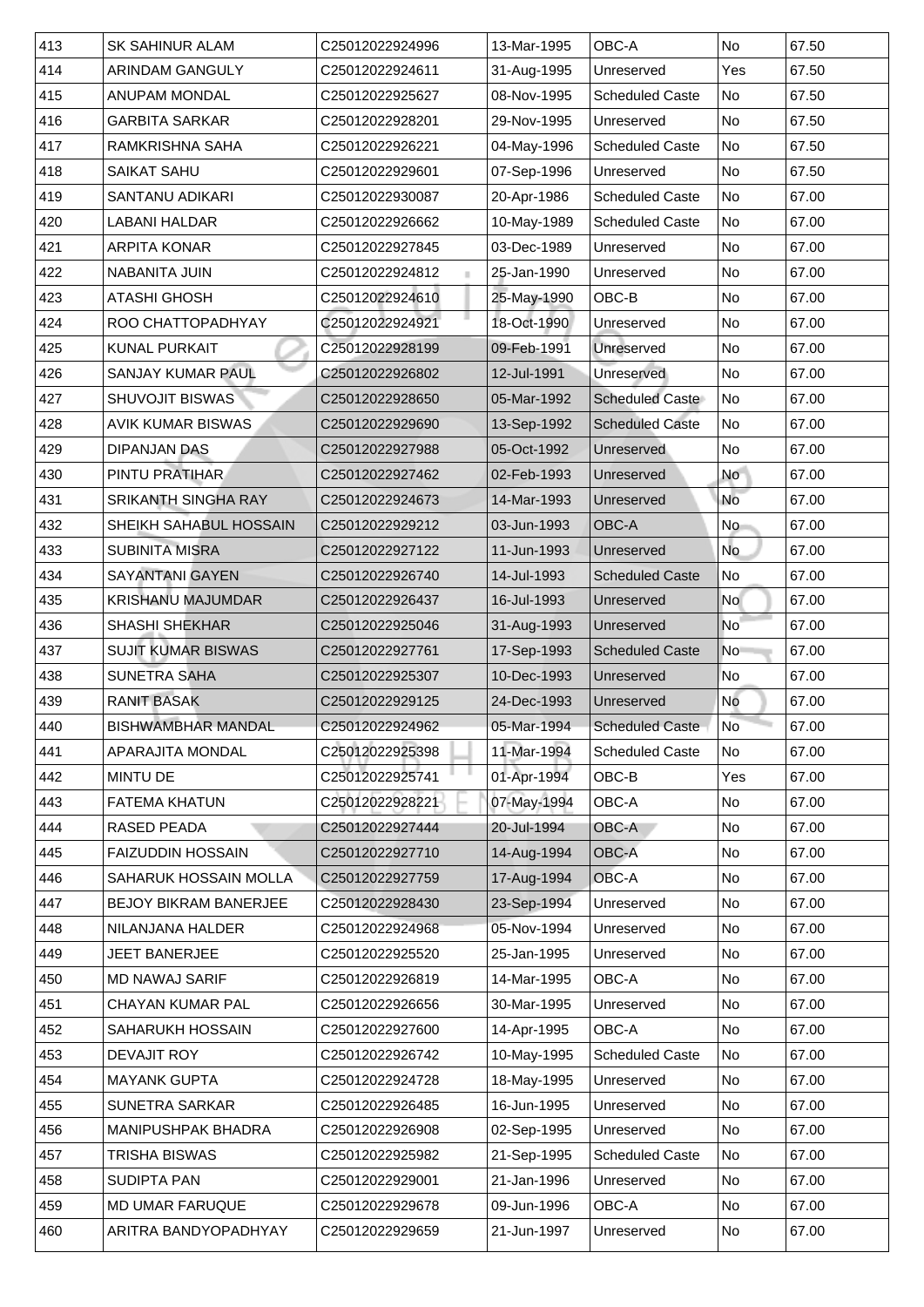| 461 | <b>NIKETA MALLICK</b>        | C25012022928631 | 16-Jun-1989 | <b>Scheduled Caste</b> | No                       | 66.50 |
|-----|------------------------------|-----------------|-------------|------------------------|--------------------------|-------|
| 462 | <b>AYENDRILA DAS</b>         | C25012022925157 | 29-Jun-1989 | <b>Scheduled Caste</b> | No                       | 66.50 |
| 463 | <b>SUFIA YASMIN</b>          | C25012022925352 | 23-Feb-1990 | OBC-A                  | No                       | 66.50 |
| 464 | <b>AVINASH KUMAR YADAV</b>   | C25012022929525 | 28-Feb-1990 | Unreserved             | No                       | 66.50 |
| 465 | <b>PRODIP KR PAIK</b>        | C25012022925148 | 30-Mar-1990 | <b>Scheduled Caste</b> | No                       | 66.50 |
| 466 | <b>SK WAHID AHAMED</b>       | C25012022926252 | 29-Jul-1990 | <b>OBC-A</b>           | No                       | 66.50 |
| 467 | <b>DEBAPRATIM DHIBAR</b>     | C25012022926775 | 22-Jan-1991 | <b>Scheduled Caste</b> | No                       | 66.50 |
| 468 | <b>SARFARAJ ALAM</b>         | C25012022927995 | 11-Jul-1991 | OBC-A                  | No                       | 66.50 |
| 469 | <b>ANUPAM KUMAR</b>          | C25012022925668 | 20-Sep-1991 | Unreserved             | N <sub>o</sub>           | 66.50 |
| 470 | MURARI KUMAR                 | C25012022926576 | 22-Nov-1991 | Unreserved             | No                       | 66.50 |
| 471 | <b>ADITI SHAU</b>            | C25012022928825 | 30-May-1992 | Unreserved             | No                       | 66.50 |
| 472 | <b>SOUMIK BISWAS</b>         | C25012022925719 | 08-Sep-1992 | <b>Scheduled Caste</b> | N <sub>o</sub>           | 66.50 |
| 473 | <b>AMIT TAPADER</b>          | C25012022928226 | 10-Sep-1992 | <b>Scheduled Caste</b> | No                       | 66.50 |
| 474 | <b>ABHISHEK MITRA</b>        | C25012022930011 | 05-Feb-1993 | Unreserved             | No                       | 66.50 |
| 475 | <b>NOVEL HALDER</b>          | C25012022926817 | 18-Feb-1993 | <b>Scheduled Caste</b> | No                       | 66.50 |
| 476 | <b>SOURAV BHUNIA</b>         | C25012022924685 | 16-Apr-1993 | Unreserved             | No                       | 66.50 |
| 477 | <b>SROSTA BASU</b>           | C25012022928451 | 28-Nov-1993 | Unreserved             | No                       | 66.50 |
| 478 | <b>ANINDYA SAHA</b>          | C25012022924630 | 07-Dec-1993 | Unreserved             | <b>No</b>                | 66.50 |
| 479 | <b>BULBUL SARDAR</b>         | C25012022924986 | 01-Feb-1994 | <b>OBC-A</b>           | <b>No</b>                | 66.50 |
| 480 | <b>SUMAN PAN</b>             | C25012022924620 | 06-Feb-1994 | Unreserved             | No                       | 66.50 |
| 481 | <b>SOUVIK PANDIT</b>         | C25012022925998 | 19-Sep-1994 | <b>Scheduled Caste</b> | No                       | 66.50 |
| 482 | <b>RASHED AHMED</b>          | C25012022929356 | 08-Oct-1994 | <b>OBC-A</b>           | No                       | 66.50 |
| 483 | <b>CHANDAN GUPTA</b>         | C25012022925588 | 10-Nov-1994 | <b>Scheduled Caste</b> | <b>No</b>                | 66.50 |
| 484 | <b>SANTANU BERA</b>          | C25012022928415 | 20-Feb-1995 | Unreserved             | $\overline{\mathsf{No}}$ | 66.50 |
| 485 | <b>ARIJIT BHATTACHARYYA</b>  | C25012022926547 | 14-May-1996 | Unreserved             | No                       | 66.50 |
| 486 | <b>CHANDRIMA MONDAL</b>      | C25012022928590 | 26-Aug-1996 | Unreserved             | No                       | 66.50 |
| 487 | UPAMANYU KHAMARU             | C25012022929418 | 24-Apr-1998 | Unreserved             | <b>No</b>                | 66.50 |
| 488 | <b>RAJKAMAL TUNG</b>         | C25012022925573 | 05-Feb-1987 | Unreserved             | N <sub>o</sub>           | 66.00 |
| 489 | <b>RANJEET KUMAR SINGH</b>   | C25012022930063 | 07-Apr-1990 | Unreserved             | No                       | 66.00 |
| 490 | <b>RAGHUNATH SEULY</b>       | C25012022926651 | 09-Aug-1990 | <b>Scheduled Caste</b> | No                       | 66.00 |
| 491 | <b>MOUSUMI MANDAL</b>        | C25012022925871 | 14-Aug-1990 | <b>Scheduled Caste</b> | No                       | 66.00 |
| 492 | TAMASI DAWN                  | C25012022928600 | 08-Oct-1990 | <b>Unreserved</b>      | No                       | 66.00 |
| 493 | <b>SAYAN MAJUMDER</b>        | C25012022925963 | 12-Mar-1991 | Unreserved             | No                       | 66.00 |
| 494 | <b>SUPRIYO RAY</b>           | C25012022924658 | 03-May-1991 | <b>Scheduled Caste</b> | No                       | 66.00 |
| 495 | <b>ANKITA DATTA</b>          | C25012022928438 | 21-Nov-1991 | OBC-B                  | No                       | 66.00 |
| 496 | <b>ANIK JANA</b>             | C25012022926211 | 25-Apr-1992 | OBC-B                  | No                       | 66.00 |
| 497 | <b>PRITAM BANIK</b>          | C25012022927679 | 12-Aug-1992 | Unreserved             | No                       | 66.00 |
| 498 | <b>SK ZIARUL</b>             | C25012022927877 | 31-Dec-1992 | <b>OBC-A</b>           | No                       | 66.00 |
| 499 | <b>NOORE AFSAAN</b>          | C25012022929184 | 18-Jan-1993 | Unreserved             | No                       | 66.00 |
| 500 | <b>SUVRA PRAKASH BISWAS</b>  | C25012022927707 | 12-Feb-1993 | <b>Scheduled Caste</b> | No                       | 66.00 |
| 501 | <b>SURAJ SAHA</b>            | C25012022925271 | 24-May-1993 | Unreserved             | No                       | 66.00 |
| 502 | PRIYAM MITRA                 | C25012022926560 | 28-Aug-1993 | Unreserved             | No                       | 66.00 |
| 503 | NIRMALYA SEN                 | C25012022927378 | 01-Sep-1993 | OBC-B                  | No                       | 66.00 |
| 504 | <b>AGAMAN MANDAL</b>         | C25012022925194 | 13-Apr-1994 | <b>Scheduled Caste</b> | No No                    | 66.00 |
| 505 | LAL MOHAMMOD                 | C25012022928875 | 04-May-1994 | OBC-A                  | No                       | 66.00 |
| 506 | <b>PRITHVIRAJ GHOSH</b>      | C25012022926189 | 20-Jul-1994 | Unreserved             | No No                    | 66.00 |
| 507 | <b>ZUBI AAMIR</b>            | C25012022929269 | 05-Sep-1994 | OBC-A                  | No                       | 66.00 |
| 508 | <b>MD JASIMUDDIN MALLICK</b> | C25012022925062 | 14-Oct-1994 | <b>OBC-A</b>           | No                       | 66.00 |
|     |                              |                 |             |                        |                          |       |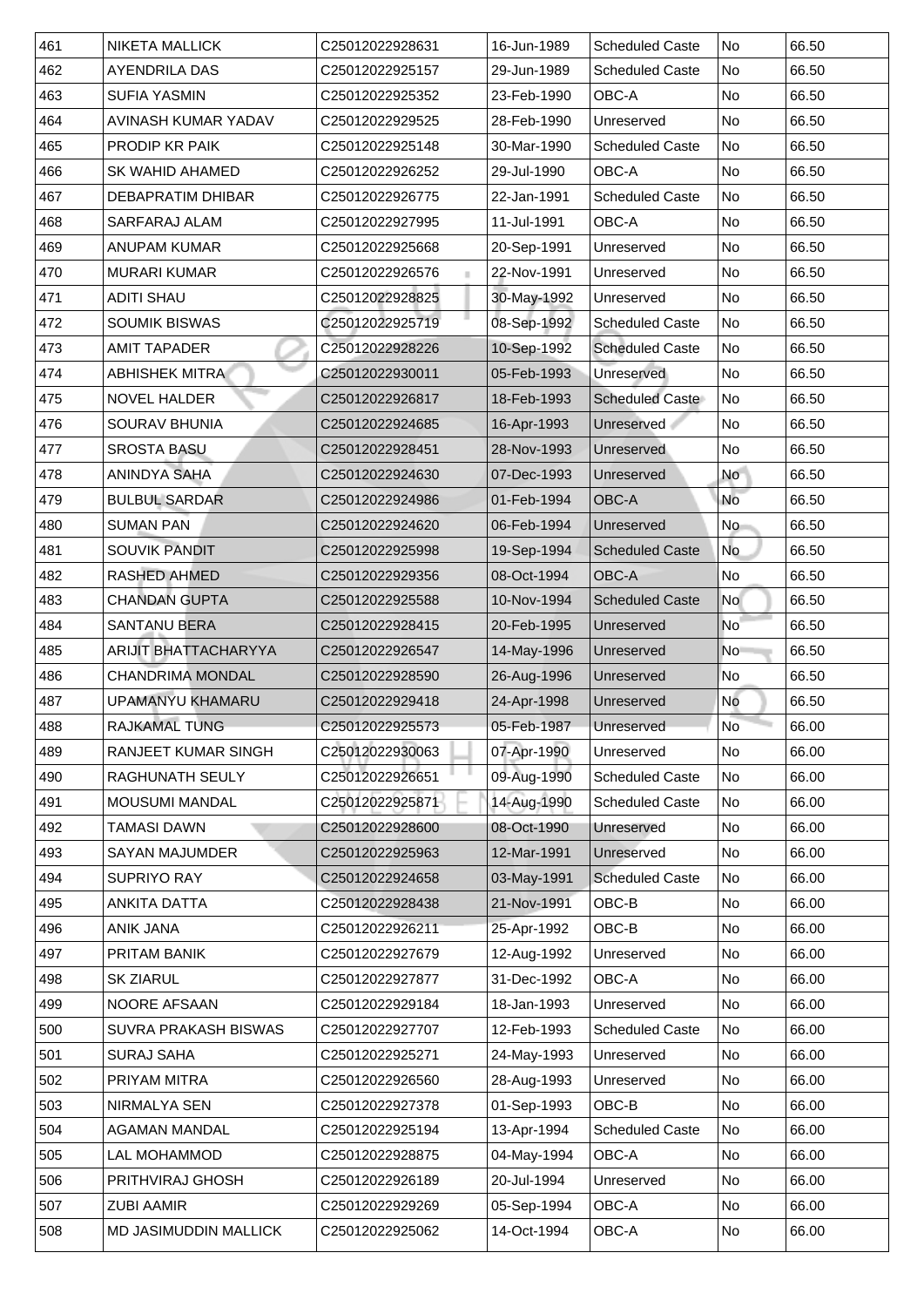| 509 | <b>PRIYA SADHU</b>          | C25012022925574 | 19-Nov-1994 | <b>Scheduled Caste</b> | No                       | 66.00 |
|-----|-----------------------------|-----------------|-------------|------------------------|--------------------------|-------|
| 510 | <b>FIROZ AHMED</b>          | C25012022925201 | 20-Apr-1995 | Unreserved             | No                       | 66.00 |
| 511 | <b>WRIVU GHOSH</b>          | C25012022925720 | 27-Jun-1995 | OBC-B                  | No                       | 66.00 |
| 512 | <b>AZHAR MOLLA</b>          | C25012022927473 | 11-Jul-1995 | <b>OBC-A</b>           | Yes                      | 66.00 |
| 513 | MADHUPARNA DUTTA            | C25012022925443 | 08-Aug-1995 | Unreserved             | No                       | 66.00 |
| 514 | <b>KALLOL GHOSH</b>         | C25012022924827 | 10-Sep-1995 | Unreserved             | No                       | 66.00 |
| 515 | <b>KAUSTAV CHAKRABORTTY</b> | C25012022929369 | 19-Oct-1995 | Unreserved             | No                       | 66.00 |
| 516 | <b>ANUPURBA BASU</b>        | C25012022926552 | 14-Feb-1996 | Unreserved             | No                       | 66.00 |
| 517 | <b>INDRANIL DUTTA</b>       | C25012022925759 | 11-Mar-1996 | Unreserved             | No                       | 66.00 |
| 518 | <b>UDAY DAS</b>             | C25012022929167 | 02-Apr-1996 | Unreserved             | No                       | 66.00 |
| 519 | ASHIKUR RAHAMAN BAIDYA      | C25012022930054 | 31-May-1996 | <b>OBC-A</b>           | No                       | 66.00 |
| 520 | <b>AKIL MOLLA</b>           | C25012022930106 | 10-Jan-1997 | <b>OBC-A</b>           | No                       | 66.00 |
| 521 | <b>BIPIN BIHARI GUPTA</b>   | C25012022926982 | 22-Oct-1986 | <b>Unreserved</b>      | No                       | 65.50 |
| 522 | <b>KUNTAL DUTTA</b>         | C25012022928323 | 27-Jul-1987 | Unreserved             | $\overline{\mathsf{No}}$ | 65.50 |
| 523 | <b>ANIRBAN ROY</b>          | C25012022928262 | 01-Mar-1991 | <b>Scheduled Caste</b> | No                       | 65.50 |
| 524 | <b>SANCHITA MAZUMDER</b>    | C25012022929012 | 21-Oct-1991 | <b>Scheduled Caste</b> | No                       | 65.50 |
| 525 | <b>JYOTISH BISWAS</b>       | C25012022928861 | 23-May-1992 | <b>Scheduled Caste</b> | No                       | 65.50 |
| 526 | <b>SYED TAMIR</b>           | C25012022928421 | 01-Sep-1992 | Unreserved             | <b>No</b>                | 65.50 |
| 527 | <b>MONALISA MIDYA</b>       | C25012022926835 | 16-Oct-1992 | <b>Scheduled Caste</b> | No                       | 65.50 |
| 528 | <b>SWARASI MANDAL</b>       | C25012022929169 | 23-Dec-1992 | <b>Scheduled Caste</b> | N <sub>o</sub>           | 65.50 |
| 529 | <b>RITUPARNA ROY</b>        | C25012022929190 | 11-Nov-1993 | <b>Scheduled Caste</b> | <b>No</b>                | 65.50 |
| 530 | <b>SAMIN AKTAR</b>          | C25012022926276 | 11-Dec-1993 | <b>OBC-A</b>           | No                       | 65.50 |
| 531 | <b>SK SABIR</b>             | C25012022929581 | 07-Dec-1994 | Unreserved             | <b>No</b>                | 65.50 |
| 532 | <b>PURANJIT GHOSAL</b>      | C25012022927337 | 03-Apr-1995 | Unreserved             | N <sub>o</sub>           | 65.50 |
| 533 | <b>ANWESHA MALLICK</b>      | C25012022925329 | 13-May-1995 | Unreserved             | <b>No</b>                | 65.50 |
| 534 | <b>TUHINA KHATUN</b>        | C25012022928891 | 05-Sep-1995 | <b>OBC-A</b>           | No                       | 65.50 |
| 535 | <b>SUDIPTO PATRA</b>        | C25012022925393 | 22-Nov-1995 | <b>Scheduled Caste</b> | <b>No</b>                | 65.50 |
| 536 | <b>MOSTAFIZUR RAHMAN</b>    | C25012022925522 | 10-Mar-1996 | <b>OBC-A</b>           | <b>No</b>                | 65.50 |
| 537 | <b>RAJDEEP NANDI</b>        | C25012022929138 | 07-Aug-1996 | Unreserved             | No                       | 65.50 |
| 538 | <b>MOUMITA SULTANA</b>      | C25012022927566 | 26-May-1997 | <b>OBC-A</b>           | No                       | 65.50 |
| 539 | <b>PARVEZ BASAR</b>         | C25012022927563 | 25-Feb-1982 | <b>OBC-A</b>           | No                       | 65.00 |
| 540 | <b>SAGAR SARDAR</b>         | C25012022927987 | 14-Jan-1986 | <b>Scheduled Caste</b> | No                       | 65.00 |
| 541 | <b>BIKASH GAIN</b>          | C25012022927952 | 01-Feb-1988 | <b>Scheduled Caste</b> | No                       | 65.00 |
| 542 | <b>MD EKHLAQUE ANSARI</b>   | C25012022928397 | 12-Aug-1988 | Unreserved             | No                       | 65.00 |
| 543 | SOUMYA KANTI PRAMANIK       | C25012022927046 | 02-May-1989 | Unreserved             | No                       | 65.00 |
| 544 | <b>SRIJITA GHOSH</b>        | C25012022925466 | 15-Apr-1991 | Unreserved             | No                       | 65.00 |
| 545 | <b>LIPIKA SINGH</b>         | C25012022926623 | 20-Nov-1991 | Unreserved             | No                       | 65.00 |
| 546 | <b>JOYDIP PURKAIT</b>       | C25012022925317 | 09-Jan-1993 | <b>Scheduled Caste</b> | No                       | 65.00 |
| 547 | <b>JOY SAHA</b>             | C25012022929427 | 26-Mar-1993 | Unreserved             | <b>No</b>                | 65.00 |
| 548 | <b>KARTIK MURMU</b>         | C25012022924803 | 25-May-1993 | <b>Scheduled Tribe</b> | No                       | 65.00 |
| 549 | <b>DEBANJANA MAJUMDER</b>   | C25012022928007 | 14-Jun-1993 | <b>Scheduled Caste</b> | No                       | 65.00 |
| 550 | <b>OMPRAKASH CHANDRA</b>    | C25012022925665 | 31-Jul-1993 | Unreserved             | N <sub>o</sub>           | 65.00 |
| 551 | <b>SUVASMIT PAUL</b>        | C25012022924683 | 27-Sep-1993 | Unreserved             | No                       | 65.00 |
| 552 | <b>SHOUVIK BARDHAN</b>      | C25012022927968 | 04-Oct-1993 | OBC-B                  | No                       | 65.00 |
| 553 | <b>SRIJEETA BANERJEE</b>    | C25012022928331 | 08-Nov-1993 | Unreserved             | No                       | 65.00 |
| 554 | <b>SAHELI MUKHERJEE</b>     | C25012022926757 | 16-Feb-1994 | Unreserved             | No                       | 65.00 |
| 555 | <b>ABDUS SALAM</b>          | C25012022929532 | 17-Apr-1994 | <b>OBC-A</b>           | No                       | 65.00 |
| 556 | SHEERSHA CHATTERJEE         | C25012022926846 | 01-May-1994 | Unreserved             | N <sub>o</sub>           | 65.00 |